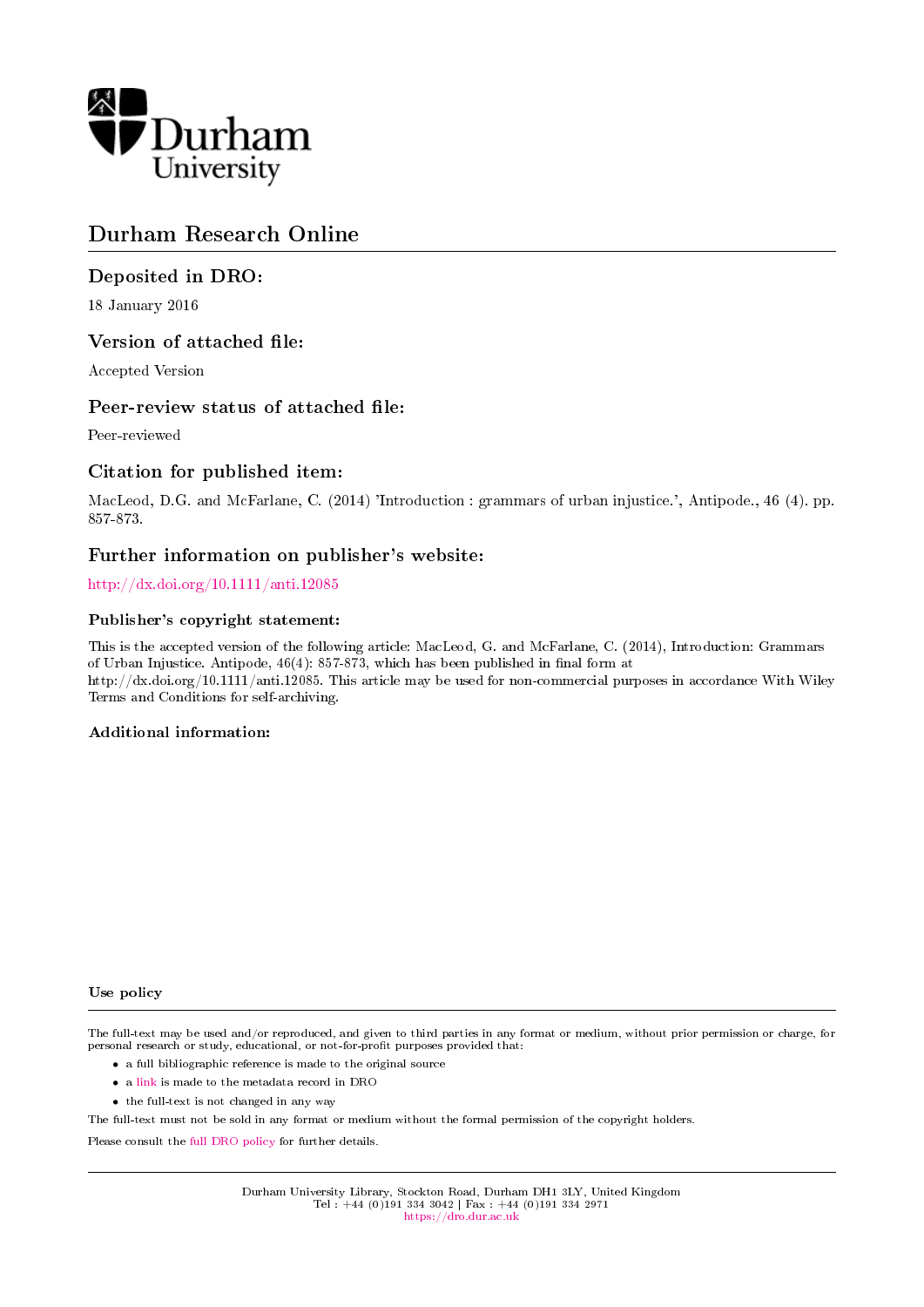# *ANTIPODE*

# **Introduction: Grammars of Urban Injustice**

## **Gordon MacLeod** & **Colin McFarlane** Department of Geography Durham University

## **Introduction**

While long a preoccupation among scholars of law and social and political philosophy, the theme of social justice is generally considered to have been brought centrally into geographical debate with David Harvey's 1973 book *Social Justice and the City*. Reasoning that "principles of social justice had some relevance for the application of spatial and geographical principles to urban and regional planning" (Harvey 1973: 9), and taking inspiration from his deepening engagement with Marxism (Harvey 2000), Harvey aimed to transcend the notion of distributive justice dominant among liberal formulations (Rawls 1971) in favour of a revolutionary socialist conception underlining the relations *between* production *and* distribution in bourgeois society and questioning the social power of money as the only measure of value (Merrifield and Swyngedouw, 1996). This involved "a move from a predisposition to regard social justice as a matter of eternal justice and morality to regard it as something contingent upon the social processes operating in society as a whole" (Harvey 1973: 15). In thereby relating what had hitherto been a relatively abstract approach to morality and ethics so closely to the production of place, and locating his analysis in his adopted city of Baltimore, *Social Justice* is considered a "path-breaking exploration of urban land use, the problem of ghetto formation, and the circulation of surplus value within urban economies" (Merrifield and Swyngedouw 1996: 2). And if his 1969 *Explanation in Geography* had – by his own admission – been shy to confront a 'real world' where political temperatures had begun simmering over the social wreckage unfolding in cities across the United States vis-à-vis deindustrialization and the displacements trailed by 'urban renewal', then *Social Justice* captured the mood, inspiring radical investigations into the uneven urban geography of housing, jobs, wealth and poverty, social services, violence, racism, and community action to name a few.

The theoretical and conceptual perspectives through which urban geographers understand processes of injustice and justice may have shifted and diversified over the decades since Harvey's foundational intervention, but the imperative to expose how processes of urban injustice entrench inequality and immiserate much of urban life has certainly intensified. Debates on, for example, the gating, splintering, gentrifying, and militarizing of cities, or on processes of land grab, informalization, revanchism, punitive urbanism, accumulation-by-dispossession, or that erode the nature of 'public' space and sociality (e.g. Baviskar 2003; Graham 2009; Harvey 2008; Kohn 2004; Murray 2013; Smith 1996; Wacquant 2009), have all armed us with important tools through which we might reflect upon conceptualizing and engaging a more *Just City* (Fainstein 2010; Soja 2010): one designed for the good of people rather than the profits of rapacious rentiers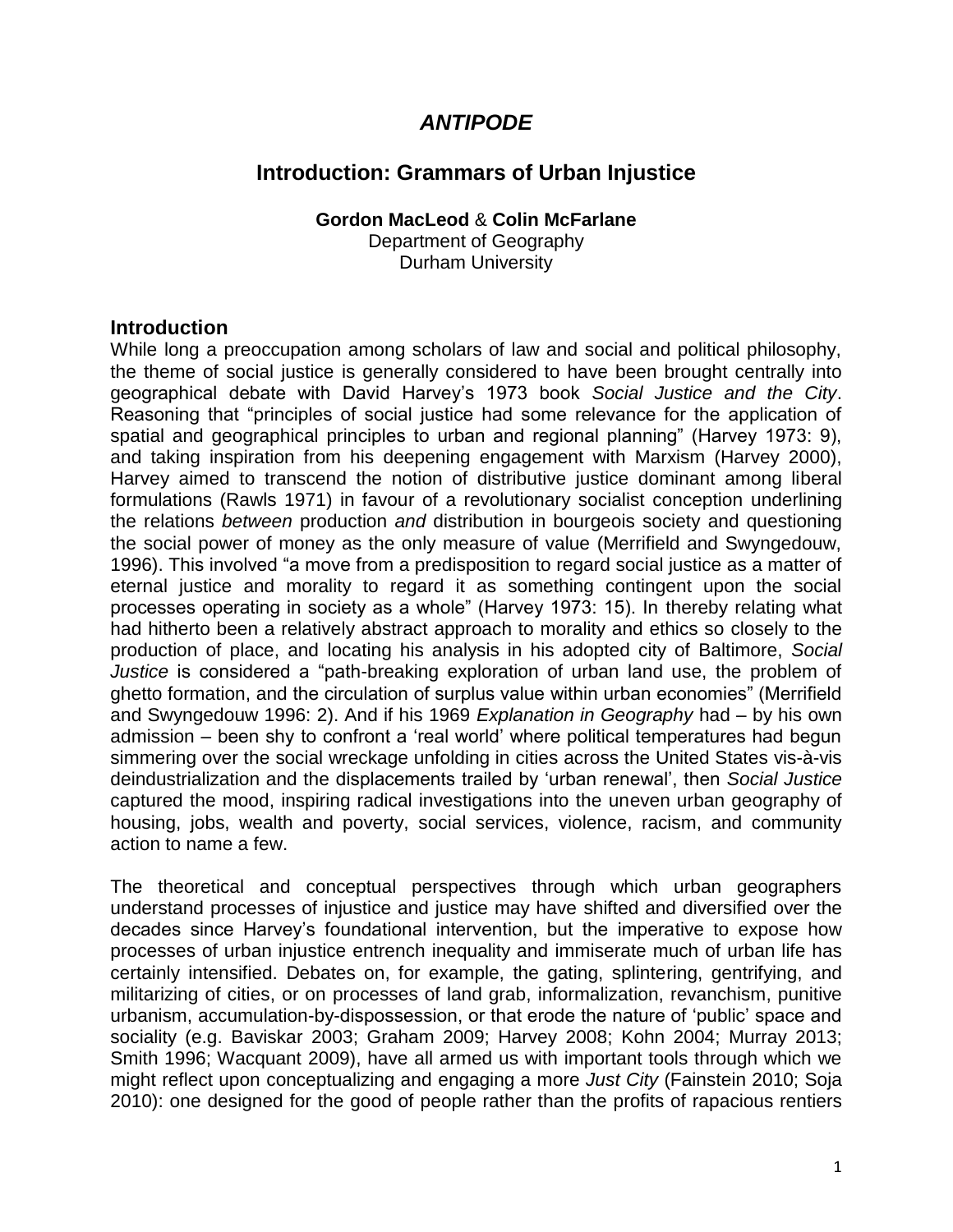and distanciated investors (Brenner et al, 2009). The six papers comprising this collection all resoundingly echo this rich heritage of deploying explanatory concepts that reveal the processes through which urban injustices are produced. However, as we shall see, they also submit important notes of caution about what our conceptions of injustice conceal, and, moreover, argue that they are handled with a care to their limits and operation alongside other, perhaps more just, forms of urbanism.

The collection is the product of a conference entitled *The Grammars of Urban Injustice* held at Durham University in May 2011, and it seeks to prompt critical reflection on the ways in which we organize and deploy our critical thinking and languages to elucidate and assess urban injustice and justice. At a time of intensifying urban inequality globally following the cynical opportunism of the political Right in the wake of the financial crisis and Great Recession, such critical reflection on the strengths and limits of those grammars as well as the continued generation of new and reimagined grammars could not be more pressing. Our grammars are key influences on the ways in which we think about, write about, and act in the world: it is just as important that they are questioned, reconsidered where necessary, and even cast aside where irrelevant, as it is that they are deployed at all. Our aim in this collection has been to critically reflect not just on the terms we use to describe, explain and contest injustice, but the ways of thinking that give rise to those terms. By using 'grammar', we are focusing in on these modes of reasoning and discourse that lead to a particular language of urban (in)justice. In a sense, perhaps grammar can be viewed as the infrastructure through which conceptual vocabularies are structured; and this includes not just our theoretical debates but the voices we encounters as urban researchers, especially – as this collection shows – the voices of social movements. Grammars, importantly, emerge as both concepts and forms of practice: indeed they are much about praxis as they are about debate over the merit of particular scholarly terms.

One primary aim in the workshop and special issue has been to show appreciation of the range of rich conceptual grammars of urban *injustice* while insisting that they are used in more precise ways and in relation to other processes that might exceed or trouble them. We also aimed to critically reflect on how the practice of urban geography actually generates grammars of urban *justice*. Not that the task of critical urban geographers should be limited to producing and debating concepts of urban *injustice*. While those concepts, of course, cast forth possibilities for alternatives as much as they explain the obscene inequalities of the urban present, that is not the same task as actively generating or redeploying *grammars of justice*. The papers here by Justus Uitermark and Walter Nicholls, and by Kurt Iveson, turn to the vocabularies of social movements for insight, inspiration and cautionary tales of how we might develop these grammars. And a critical lesson these papers have taken from social movements – and this resonates somewhat with May and Cloke's reflections – is their endeavor to articulate universal visions of justice through the hard work of forging and maintaining solidarities across difference. Notably, the two papers also look to historical analysis to demonstrate their arguments: indeed this appears to be a tendency cutting across the whole collection. This historical focus seems important to us. For it permits analysis of the emergence and indeed path dependency of grammars of justice. In a parallel way to how the other papers historically outline the emergence of a grammar of urban *injustice*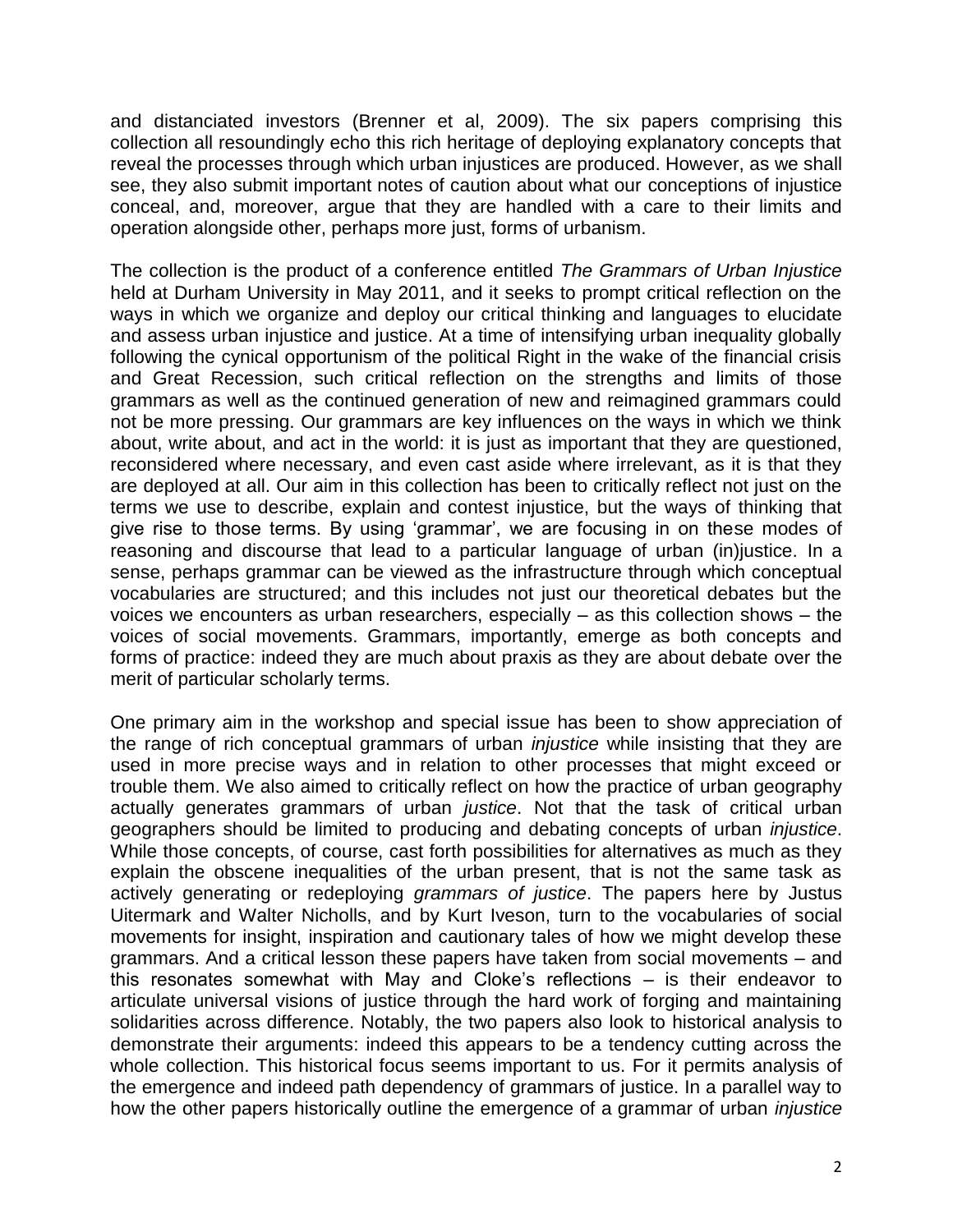– the ways in which, for instance, a punitive language of homelessness was produced through a grammar of how the city should be governed and its different inhabitants valued or not – Uitermark and Nicholls and Iveson examine the grammar that gives rise to a language of universalist justice. They also show how difficult it can be to maintain that hard won grammar and the actors and processes over time and space that can begin to dismantle it, for instance through the co-option of the state.

# **From** *Social Justice and the City* **to a Punitive Urbanism**

As intimated above, the intervening four decades since Harvey's path-breaking book have witnessed significant mutations in the academic and intellectual inquiry of justice and injustice in urban geography and also in the very fabric of cities themselves. In terms of inquiry, perhaps most notable has been a concern among many critical scholars that in focusing so squarely on capitalist relations of production, the perspectives of Harvey and other influential radical Marxists are deemed incapable of appreciating the 'intersectionality' of everyday experiences of class, race, gender, ethnicity, sexuality, ability, age and other forms of oppression and injustice (Fincher and Iveson 2012). There has also been growing appreciation of how the lived experiences of exploitation, domination, and other injustices are as much about *recognition* as material distribution, as pioneered in the work of Iris Marion Young  $(1990)^1$ : a 'politics of difference' where transformative struggles to gain voice, mobility, identity or sexual liberation intertwine with those relating to land tenure, housing, employment, or a living wage. Fincher and Iveson (2012: 233) reveal how the writings of Young and others have also influenced theory and practice in urban planning over the last two decades, with social justice and injustice being seen to "reside in the *processes* by which urban voices were heard and taken into account in decision-making". Citing Sandercock (2003), they contend that urban planning increasingly sees:

…questions of 'who gets what, where?' [being] embellished with further questions about 'who can do what, where?' which are focused on [the] social and cultural rights of diverse groups of urban inhabitants, as well as economic outcomes (Fincher and Iveson 2012: 234).

Here, then, the grammars through which we plot urban injustice were pivoting less exclusively around the undoubtedly key concerns of class – a term that for some has become less of a focus – and more around other concepts such as difference and injustice itself.

It is thereby important to appreciate how the points of reference for grammars of urban injustice have expanded both in terms of the social axes of difference and the spaces that they refer to. Those very landscapes now confronting planners and scholars of urban studies also vary dramatically from the early 1970s. Often influenced by 'common sense' neoliberal reason (Keil 2002; Peck 2010), city governments across the urban world have presided over spectacular shifts in land-use, not least a semi-privatization of downtown, a gentrification of inner city neighbourhoods, a fostering of 'creative' and 'financialized' quarters, and a designation of low tax zones. However, such endeavours to conjure new circulations of surplus value (cf. Harvey 1982) are intricately intertwined with intense struggles to maintain essential services amid deep fiscal retrenchment, sharpening socio-spatial inequality, rising levels of homelessness, and high anxiety over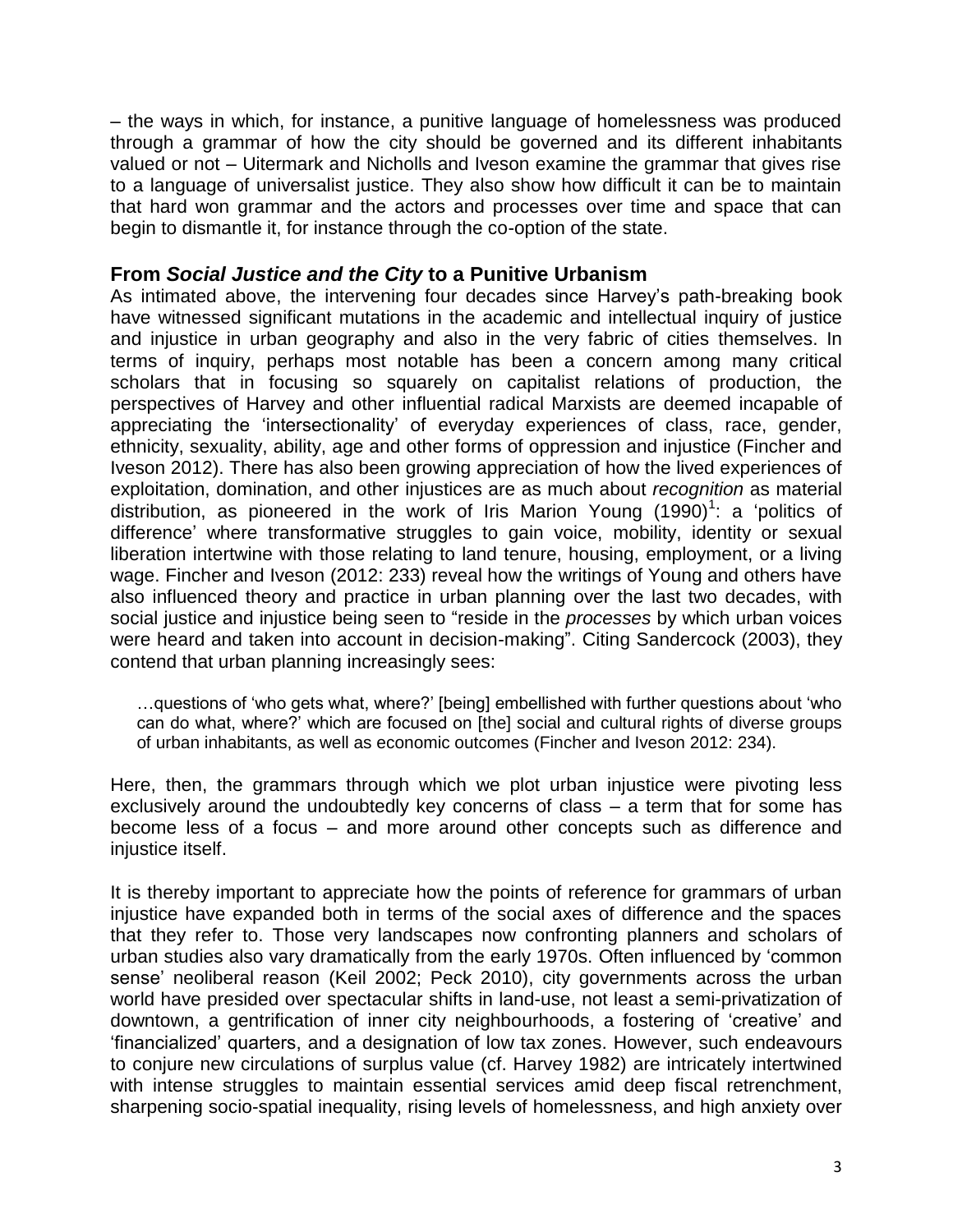crime and violence, often felt more acutely among women, seniors, and racialized minorities (Graham and Marvin 2001; Wilson 2004; Watson 2009; Dorling 2010). There has been no shortage of concepts and metaphors with which to encapsulate these urban geographies and their implications for injustice. Particularly influential has been Mike Davis's (1990) expose of Los Angeles as a *Carceral* or *Fortress City* featuring a 'spatial apartheid' between rich and poor accentuated through a mushrooming of exclusive gated compounds, and his revelations about how urban design, architecture, and the LA police apparatus were being intricately assembled to enclose newly privatized 'public' spaces while effecting a brutalizing governmentality of the city's poor, especially homeless people.

As a grammar of injustice, and not just a set of terms for analysis, Davis's pioneering investigation opened new ways of seeing and thinking about analogous moments of economic and social injustice in other cities in the global north and south: a notable example being Teresa Caldeira's (2000) stunning portrayal of São Paulo as an intensely segregated *City of Walls* offering immeasurably divergent experiences of substantive citizenship. Others have been investigating the ownership of and control over land and property, highlighting how – armed with powers of 'eminent domain' – urban elites and state-orchestrated growth coalitions engage in accumulation-by-dispossession thereby displacing numerous people and communities, whether through gentrification, slum redevelopment, or in preparation for flagship events like the 2008 Beijing Olympics or the 2014 World Cup in Brazil (Blomley 2004; Slater 2006; Harvey 2008; McFarlane 2008; Ghertner 2012). Amid all this, the astonishing potency of law, and in turn, the analytical indispensability of legal geography becomes crucial (Blomley et al 2000). The sub-title of Don Mitchell's 2003 book, *Social Justice and the Fight for Public Space*, reveals his deep-seated concern about how, as part of their feverish exertions to hawk their 'revitalized' landscapes to potential investors, convention brokers, and tourists, many urban political regimes across the US have outlawed the very presence of homeless people from downtown streets. Mitchell posits further how such public space zoning and anti-homeless legislation designed to literally *banish* homeless people (Beckett and Herbert 2010) may be indicative of an emerging *post-justice city* (Mitchell 2001): one premised upon "a changing conception of citizenship which, contrary to the hard-won inclusions in the public sphere that marked the civil rights, women's and other movements in past decades, now seeks to re-establish exclusionary citizenship as just and good" (Mitchell 2003: 181-2).

Revealing similarly impassioned outrage at the systemic dispossession and merciless treatment of New York City's most vulnerable, Neil Smith (1996) introduced the concept Revanchist City.<sup>2</sup> It was used initially to delineate the increasingly harsh policing deployed by New York Police Department when patrolling a series of anti-gentrification protests and the ensuing eviction of protestors and homeless people from Tompkins Square Park in 1991, and, further, how this 'social cleansing' enabled a stretching of the gentrification frontier across Manhattan's Lower East Side. However, for Smith, the gentrification-homelessness arc of revanchism widened when in 1994 a newly elected Mayor Rudolph Giuliani, facing a £3.1 billion budget deficit, vowed to cut public services – especially welfare services to the city's poor, the construction of public housing, and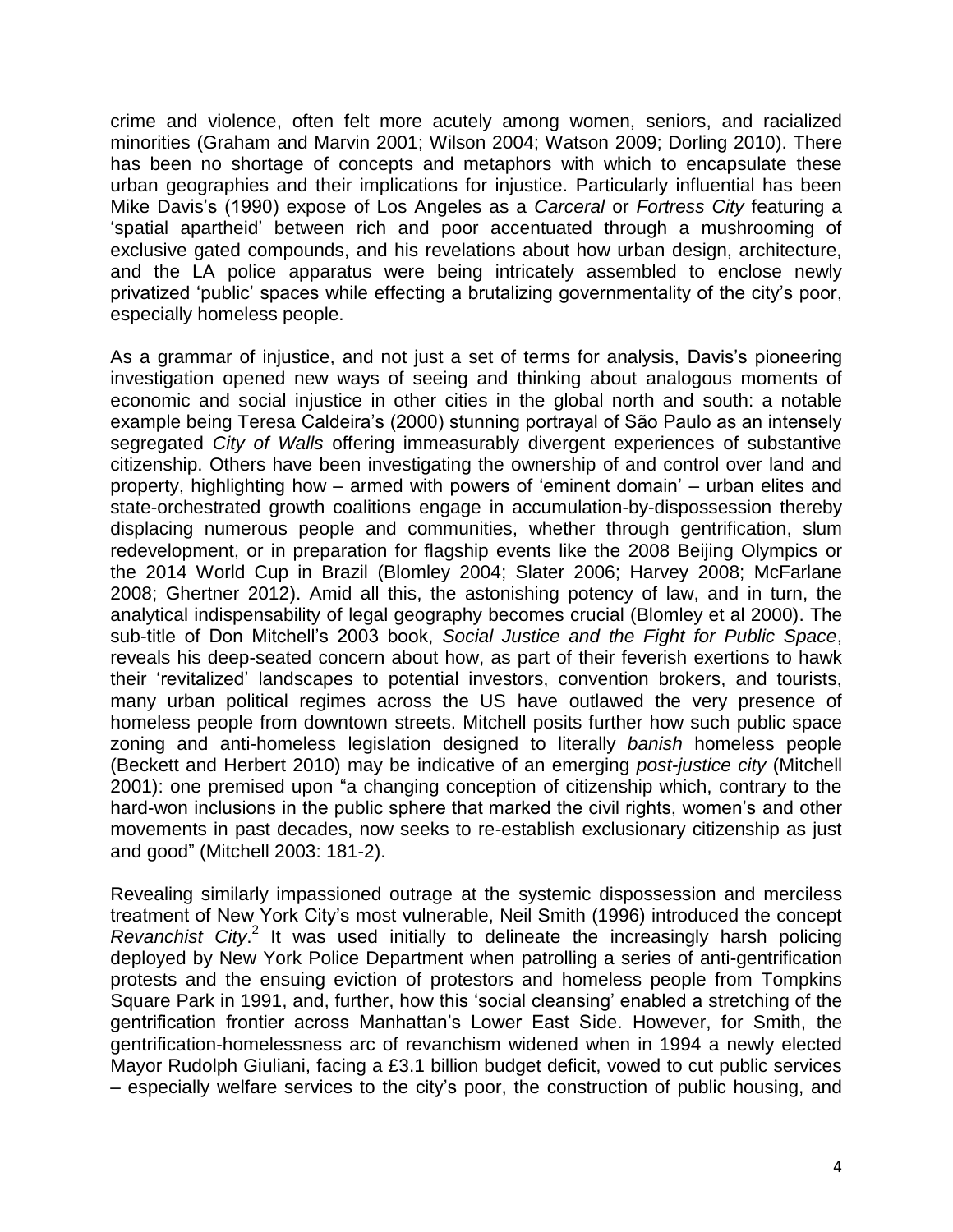the public university system – while also instigating the now infamous Zero Tolerance Policing. It is in this context that:

Revanchism blends revenge with reaction. It represents a reaction against the basic assumption of liberal urban policy, namely that government bears some responsibility for ensuring a decent minimum level of daily life for everyone. That political assumption is now largely replaced by a vendetta against the most oppressed – workers and 'welfare mothers', immigrants and gays, people of color and homeless people, squatters, anyone who demonstrates in public (Smith 1998: 1).

This, too, is a grammar of urban injustice. More than just a vocabulary, Smith provided a way of thinking about urbanism that has had a truly global purchase. The debate on Urban Revanchism has circulated beyond New York, not least in disclosing the export of Zero Tolerance policing which constitutes a key reference point in the grammar of injustice (MacLeod 2002; Swanson 2007). This was also part of a wider grammar focusing on punitive forms of urbanism.

Some scholars have drawn on key ideas of Davis, Mitchell, Smith and others such as Loïc Wacquant (2009) to introduce the 'punitive neoliberal city' (Herbert and Brown 2006) and a 'punitive urbanism' (Dikeç 2006; Cochrane 2007; MacLeod and Johnstone 2012) as placeholders that serve both to encapsulate ways in which the orchestrators and defenders of a neoliberal urbanism punish and take revenge upon marginal urban groups, whether through incarceration or 'interdictory' architectures and technologies (Flusty 2001), and to connect processes of political economic transformation with forms of state aggression, outright violence and public intolerance: all of which can reframe the normative orders of policing and the legitimacy of who comes to represent 'the public' (Staeheli and Mitchell, 2009; Minton, 2009). In turn, when allied to what has seemingly been a deepening political authority and wider geographical reach of neoliberal reason – undoubtedly discredited but seemingly still dominant (Keil 2009; Peck et al 2010; Jessop 2010) – urban policy strategies appear to be directly or indirectly instilling mappings and spatial practices that enable the relatively well-heeled to evade the negative externalities of poverty and associated 'risky spaces' (Atkinson 2008) while also foreclosing scope for meaningful agonistic political engagement (Swyngedouw 2009). As a grammar of urban injustice, this focus on punitive urbanism continues to morph. In particular, it is necessary to reflect on whether punitive policing, reactionary political strategies, and a post-political landscape have been intensifying since the onset of the Great Recession after 2008 (Swyngedouw 2011; Peck 2012).

Nonetheless, certain contributions have surfaced to question the explanatory purchase and widespread applicability of these punitive and revanchist grammars of urban injustice. Some have interrogated the epistemological value of seemingly hyperbolic language such as 'revanchism' and an ostensible optical reluctance to appreciate the potentially emancipatory interstices of everyday urban life (Lees 2004; Judd 2005; DeVerteuil, 2006; Iveson 2007; Cloke et al 2010). Others have focused more on the scope for re-establishing and extending rights to the contemporary city (Purcell 2008; Mayer 2012). The six papers in this part-special issue significantly advance this research conversation. Each critically assesses the adequacy of certain vocabularies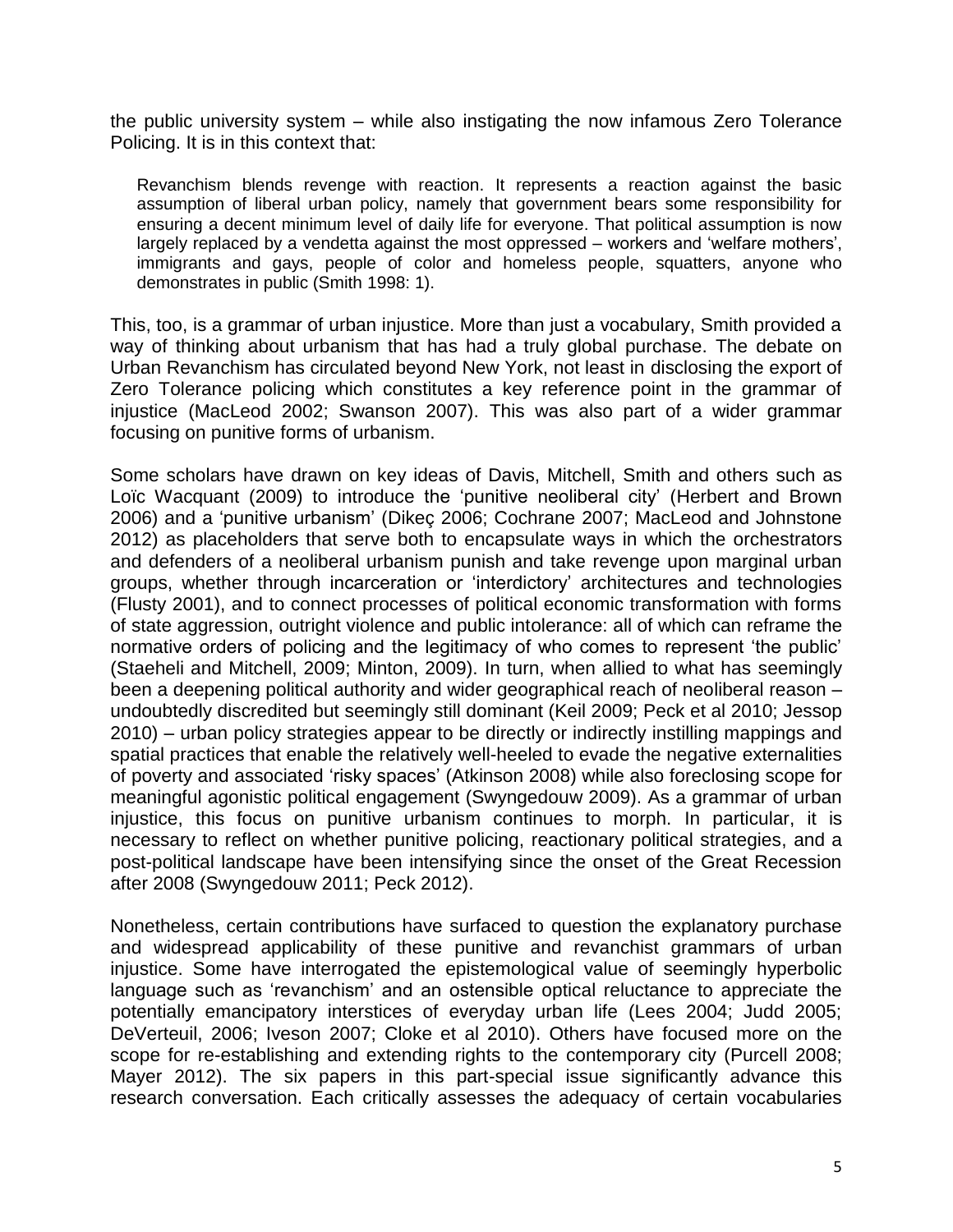that have been developed to describe and analyze various forms and expressions of urban injustice. And in doing so, they dissect the specificity and analytical value of key concepts and perspectives, while also, to some extent, endeavoring to multiply the vocabulary through which critical scholars think and write about injustices, and, indeed, how they might reflect upon contemplating, campaigning for, and actively constructing *Just Cities* (Fainstein 2010; Iveson 2011; Marcuse et al 2009; Soja 2010).

# **Questioning the 'Punitive Trope': Compassionate Urbanisms**

The first two papers by Geoff DeVerteuil and Jon May and Paul Cloke offer sympathetic yet critical appraisals of what DeVerteuil labels the 'punitive trope' in recent debate on urban injustice. Drawing inspiration from Merrifield's (2000) insightful essay on Leftist 'dystopian urbanists' and their seemingly perverse allure for reporting in lurid detail the most desperate of social conditions, DeVerteuil contends that, for all its qualities in acquainting us with scandalous instances of dispossession and of visibly poor and homeless people in particular, much high profile research has been narrowly focused on some of the most 'spectacular logics of punitive' and 'social control' measures – such as homeless sweeps and the closure of public spaces – and largely within US cities. He argues, further, that in drawing on these selective geographies while also engaging at times in highly emotive metaphors and rhetoric<sup>3</sup>, much research informed by the punitive trope makes it hard to uncover the geography of more ambiguous, if not indeed supportive, institutional infrastructures often working in 'the shadow' (Wolch 1990) of the official state apparatus, and which come to assume responsibility for vulnerable groups on the ground. In looking to overcome this purportedly 'one-sided' perspective and offer a more 'expansive and tempered' grammar, DeVerteuil develops upon an emerging literature which confronts an "assertion of all-encompassing punitiveness" (e.g. DeVerteuil et al 2009; Cloke et al 2010) with a view to appreciate the *co-existence* – or *co-dependence* – of compassionate policies and institutional supports that run alongside those of a more recognizably punitive disposition. Here, we are encouraged to think about what our grammars of urban injustice, as ways of thinking about urbanism, actively *prevent* us from seeing and examining. Again, the challenge here is not so much with the terms themselves, but the dominant modes of thought  $-$  their grammar  $$ that inflects how we think about urbanism and change.

In prising open this conceptual space, DeVerteuil draws on his extensive work on the voluntary sector, revealing its role as a tripartite site of 'abeyance/punitiveness, care/support, and sustenance'. His paper provides two case studies. The first concerns the geography of harm reduction and safe injection sites (SISs) designed to reduce the most immediate dangers and vulnerabilities related to alcohol or drug addiction. DeVerteuil finds a significant global incidence of such sites to address health-related concerns, with a conspicuous presence in Europe (e.g. Amsterdam, Frankfurt, Zurich) as well as Australia and Canada: the SIS in Vancouver epitomizing a "more public, tolerant city, resist ingletion the more punitive and controlling logics of urban injustice" (DeVerteuil 2014: 9). Indeed, in such a context it is reasonable for DeVerteuil (ibid) to ask "what can constitute a more obstinate converse to punitive and/or controlling logics than policies that allow the safe injection of an illegal narcotic by a highly stigmatized and despised group?" And, interestingly, the discernible lack of SISs in American cities lends support to his earlier contention about the peculiarly US expression of a punitive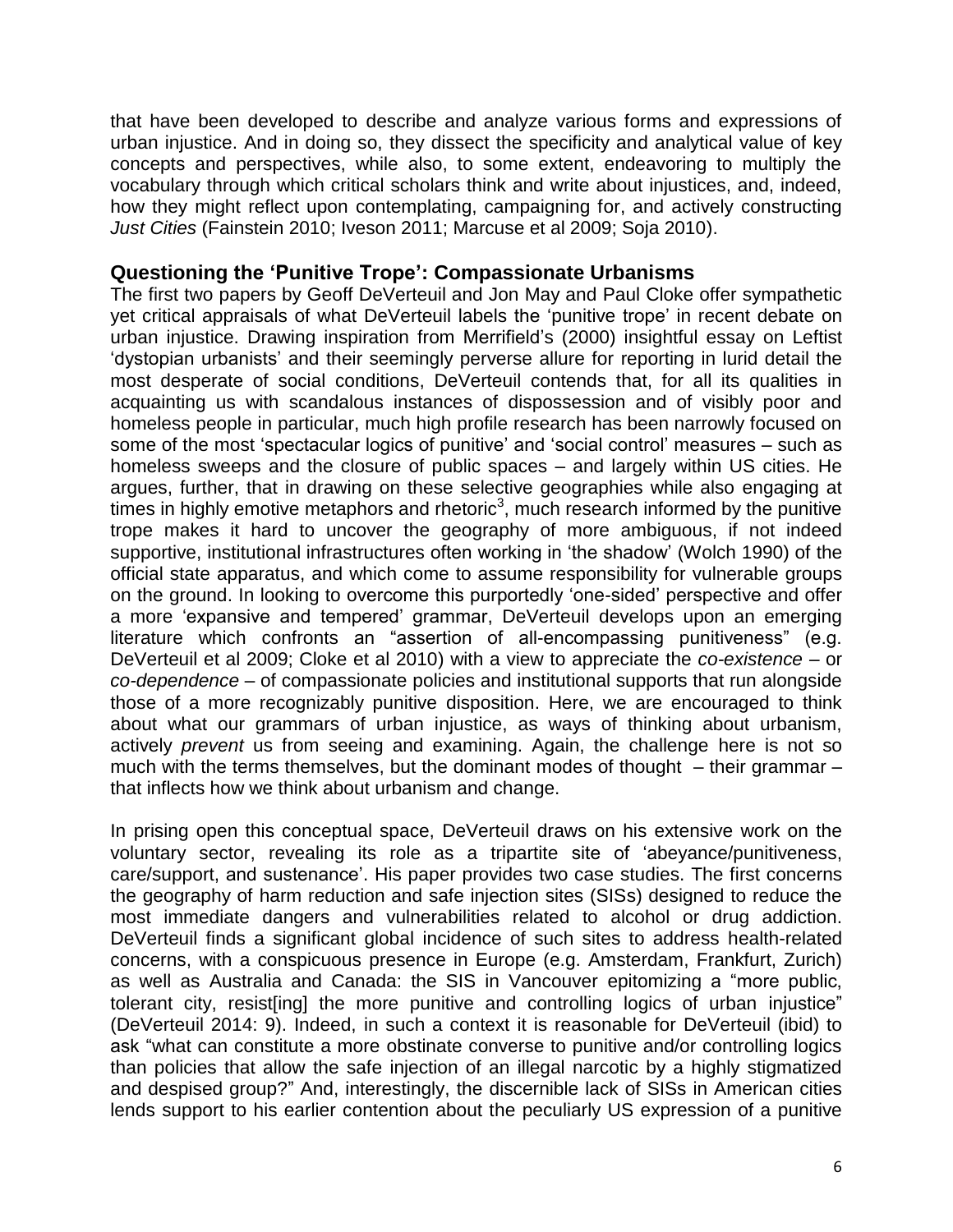urbanism. The second case maps variations in voluntary sector care facilities in the inner areas of London, Los Angeles and Sydney. It reveals a fascinatingly inconstant geography whereby a range of homeless drop-in centres, soup runs, and street-based outreach organizations skilfully balance duties of care, compassion and sustenance to their clients while negotiating a local-state instructed decree to maintain abeyance: one such case involved a soup run originally located adjacent to King's Cross Station in London during the early 2009s but since rezoned to a marginal site following major upgrade in King's Cross site and facilities. It is in this sense that DeVerteuil's paper offers a conceptual route to relationally connect the punitive and the supportive.

An analogous critique of the supposedly ineluctable force of neoliberalism and appeal of a revanchist narrative is advanced by May and Cloke. They employ Gibson-Graham's (2006) notion of 'reading for difference' – a process aiming "to identify important strands of understanding that have been obscured or undervalued by previous interpretative orthodoxies" (May and Cloke 2014: 3) – to reconsider the geographies of homelessness in the UK. For inspiration, they draw on Murphy's (2009) account of managing homeless people in a putatively 'post-revanchist' San Francisco, where – as with many cities that have long been experiencing gentrification and downtown renovation – defense of the revitalized and pacified San Francisco has eventually become less hostile and reactionary; and with its *Care Not Cash* program introduced by Mayor Newsom in 2004, a more liberal, compassionate arm now operates alongside the strong-arm antihomeless laws launched during the revanchist era. For May and Cloke, this 'messy middle ground' appears to parallel the raft of homeless policies introduced by the 1997- 2010 New Labour government in the United Kingdom. Spearheaded by the *Homelessness Action Programme*, this government's ostensibly laudable endeavors to tackle homelessness and 'social exclusion' saw funding being channeled into a range of third sector organizations offering accommodation, drop-in services, food and soup runs (thereby, in turn, exerting a deeper governmental monitoring of and control over such organizations) while simultaneously funding a policing and legal infrastructure designed to tackle 'anti-social behavior' via a populist, arguably intensely punitive, grammar that often vilified homeless people and other vulnerable communities. But rather than seeing these two policies in contradistinction, May and Cloke deem it more constructive to hold in tension the necessary connections between the two.

They also note the significant toil of Faith Based Organizations (FBOs) in providing homeless services and a wider geography of care and compassion, and indeed in motivating a different kind of grammar of urban injustice. Recognizing how the work of FBOs can often be treated with suspicion among left-leaning researchers and practitioners – perhaps easily dismissed as 'moral selving' or 'proselytizing' – May and Cloke uncover interesting trends towards a 'postsecular rapprochement' between religious and secular interests in several fields of care, welfare and indeed protest (Cloke 2011). They reveal how, while many services are organized by FBOs, often with a specifically Christian ethos, most have also widened the opportunity for volunteers not necessarily motivated by religious faith. This thereby results in "a coming-together of citizens who might previously have been divided by differences in theological, political or moral principles" (Cloke and Beaumont 2013), but who are inspired by a 'crossover narrative' (Habermas 2008) or even a faith of *praxis* motivated by "a more general desire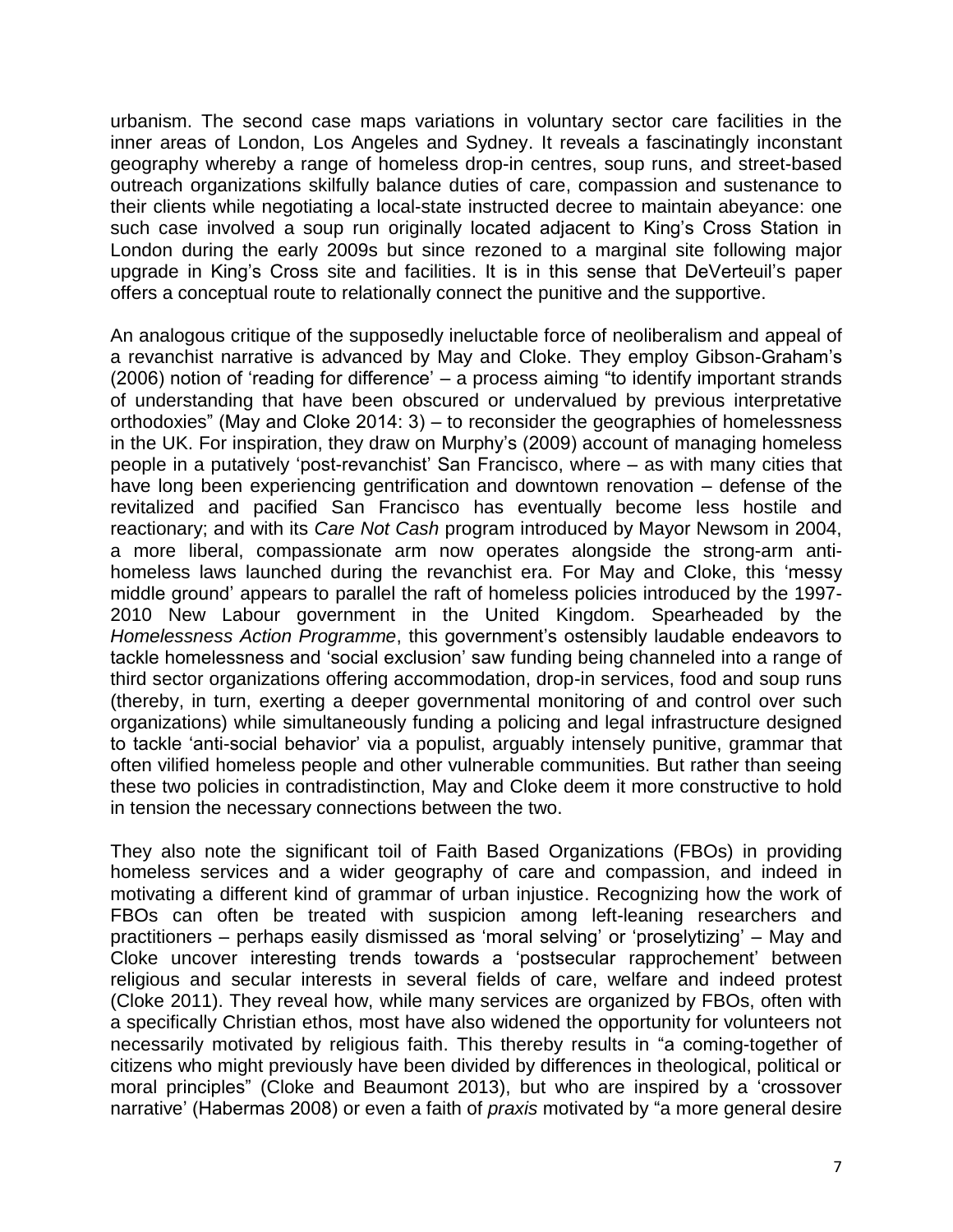'to get stuck in and do something' about social injustice" (May and Cloke 2014: 18). A quintessential characteristic of this is the "fusion between left-leaning secular idealism and religious hope whereby mutual action entertains a vision for what is currently invisible and seemingly impossible" (ibid): crucially, the authors conclude that the ethics and actions informing this postsecular praxis run counter to the punitive trope and quite appreciably, perhaps offering a more progressive response to problems of homelessness, and indeed a more hopeful lens and optimistic grammar with which to interpret urban (in)justice. Perhaps too it offers an example of what Barnett (2011) – in the spirit of Harvey – distinguishes as normative concepts of justice that derive from 'worldly' and 'shared intuitions of injustice' (as opposed to those derived philosophically and proposed epistemologically; see also Fincher and Iveson 2012), and which can:

open […] radical perspectives to traditions of ethical thought which might appear less selfconsciously 'political', but which are relevant here precisely because they develop a sense that the *feeling for justice* has sources other than a fully worked-out model of justice (Barnett 2011: 248).

Loretta Lees turns the focus toward housing and the Aylesbury Estate in Southwark, inner South London. Completed in 1977, Aylesbury was then the largest public sector housing estate in Europe. But the period since – particularly following Mrs Thatcher's governments 'right-to-buy' policy – has witnessed council housing shifting in status, many estates being downgraded, lacking investment, and subjected to 'territorial stigma' (MacLeod and Johnstone 2012; Slater 2013; Wacquant 2007). It is a context which helps us understand how, by the mid-1990s, Aylesbury was enduring serious social distress. Lees reveals how the estate was catapulted on to the political stage when Prime Minister Tony Blair visited shortly after his inauguration: a moment used symbolically to launch New Labour's policies to address 'social exclusion', while in the process Blair described Aylesbury's residents as Britain's 'poorest', 'playing little role in the formal economy' and overly 'dependent on benefits'. New Labour's flagship *New Deal for Communities* (NDC) was swiftly introduced as part of the 'regeneration' of Aylesbury, and to lever in an additional £400m toward a proposed transfer of housing stock from local council to housing association tenure. However, against the grain of New Labour's political vision, the Aylesbury community voted to keep the estate council owned and run: a move described as a significant defeat for privatization and potential gentrification. Lees then proceeds to disclose how a range of politically choreographed and media-led revanchist discourses were cranked up to stigmatize Aylesbury as a 'sink estate' rife with gang violence; a process fervently resisted by many local people only too aware that policies for stock transfer alongside those to simulate a 'socially mixed' community represented significant steps towards state-led gentrification: steps which betrayed a brazen disregard for the class, ethnic and age mix already present on Aylesbury. She further draws on Watt's (2009) work examining how the contrast between disinvested local authority housing stock in certain parts of inner London and the potentially valuable land it resides on – near The City, Westminster and the restored South Bank – has fostered a 'state-induced rent gap'.

Lees also unveils an interesting urban politics in the plans to 'regenerate' Aylesbury. One notable selling point of New Labour's 'deal' for Aylesbury was that residents would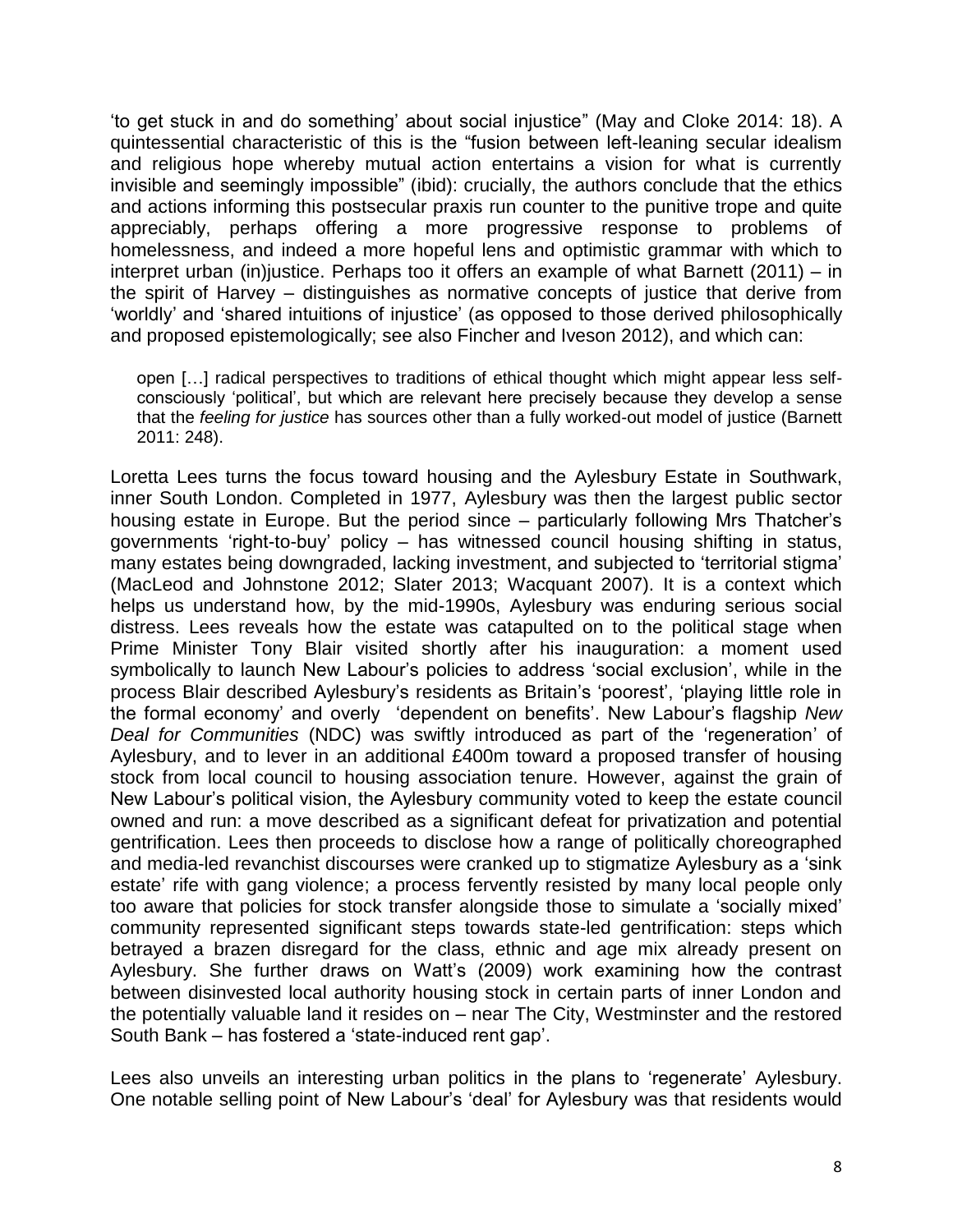have a significant voice in determining their own futures. A decade after Blair's visit, the Aylesbury NDC and Southwark Council employed *Urban Initiatives*, an urban planning and design company, to develop a masterplan for a 20 year regeneration project. Urban Initiatives itself claimed to have created "a plan with real community buy-in and ownership" (London Calling 2010: 12; in Lees 2014), with Aylesbury hailed as a "prototype in tenant-led democracy" (ibid). Lees, however, unmasks a quite different perspective from residents, not least those active in local initiatives, many of whom were either ignored or conveniently side-lined in the whole consultation process. The governance of Aylesbury took a further novel turn in 2010 as *The Creation Trust* – a charity and local voluntary sector organization working as advocate for tenants and residents – took over from the Aylesbury NDC. But with many ex-NDC staff making up *Creation Trust*, Lees contends that the Southwark Council/Creation Trust axis is building a 'simulated' consensus-based mode of engagement and participation which succeeds in stifling much meaningful debate and suturing dissenting voices: in effect fostering a post-political governmentality (Mouffe 2005; Swyngedouw 2009) that indeed sounds a distant echo of top-down 'slum clearances' in the UK during the mid-twentieth century, with the important caveat that early 21<sup>st</sup> century renewal is designed for wealthier residents. In forwarding this claim, Lees is nonetheless keen to underline that, in spite of the concerted endeavours to foster this neoliberal post-political landscape in Aylesbury, the hard work of organizing and local political struggle are very much alive, with much resistance to gentrification being waged alongside campaigns to keep council housing. In this sense, Lees's paper also offers an important contribution questioning the logics of a postpolitical narrative (Leitner 2012; Darling 2013). Lees encourages us to think about both the ongoing value of gentrification perspectives as a way of thinking about injustice and urbanism while also being alert to what that way of thinking may encourage us to miss – for example, the forms of struggle that often already present and that open up alternative grammars of urbanism.

Tom Slater's paper strikes a different chord to the preceding three, in that rather than reveal the limits of grammars of urban injustice, he is concerned to demonstrate how seemingly compassionate elite discourses can enable the hegemony of selective definitions of urban social 'problems' and 'solutions'. In particular he examines the tireless work of politicians and think tanks to construct political grammars that enable certain vulnerable people and communities to become vilified as 'scroungers' enjoying the fruits of a 'dependency culture' provided by an over-bloated welfare system deemed to 'maintain' rather than 'challenge' poverty (Duncan-Smith 2010). His paper focuses on the role played by the *Centre for Social Justice* (CSJ), a think tank established in 2004 by the former leader of the Conservative Party, Iain Duncan-Smith, and crusading to "see a reversal of social breakdown in the UK": the motivation had been Duncan-Smith's visit to Easterhouse, one of the poorest neighborhoods in Glasgow, while still Tory Party leader in 2002. CSJ published regular reports, with the 2006 *Breakdown Britain* invited by new Conservative leader, David Cameron, to contemplate how an incoming Conservative government would tackle the country's "most acute social problems". 'Objective' evidence pointed toward the overwhelming significance of 'family breakdown' in generating poverty: but Slater questions this 'objectivity', identifying how questions were rigged to arrive at the issue of 'family breakdown', and defines this as an instance of "decision-based evidence-making". With its key messages echoing the hectoring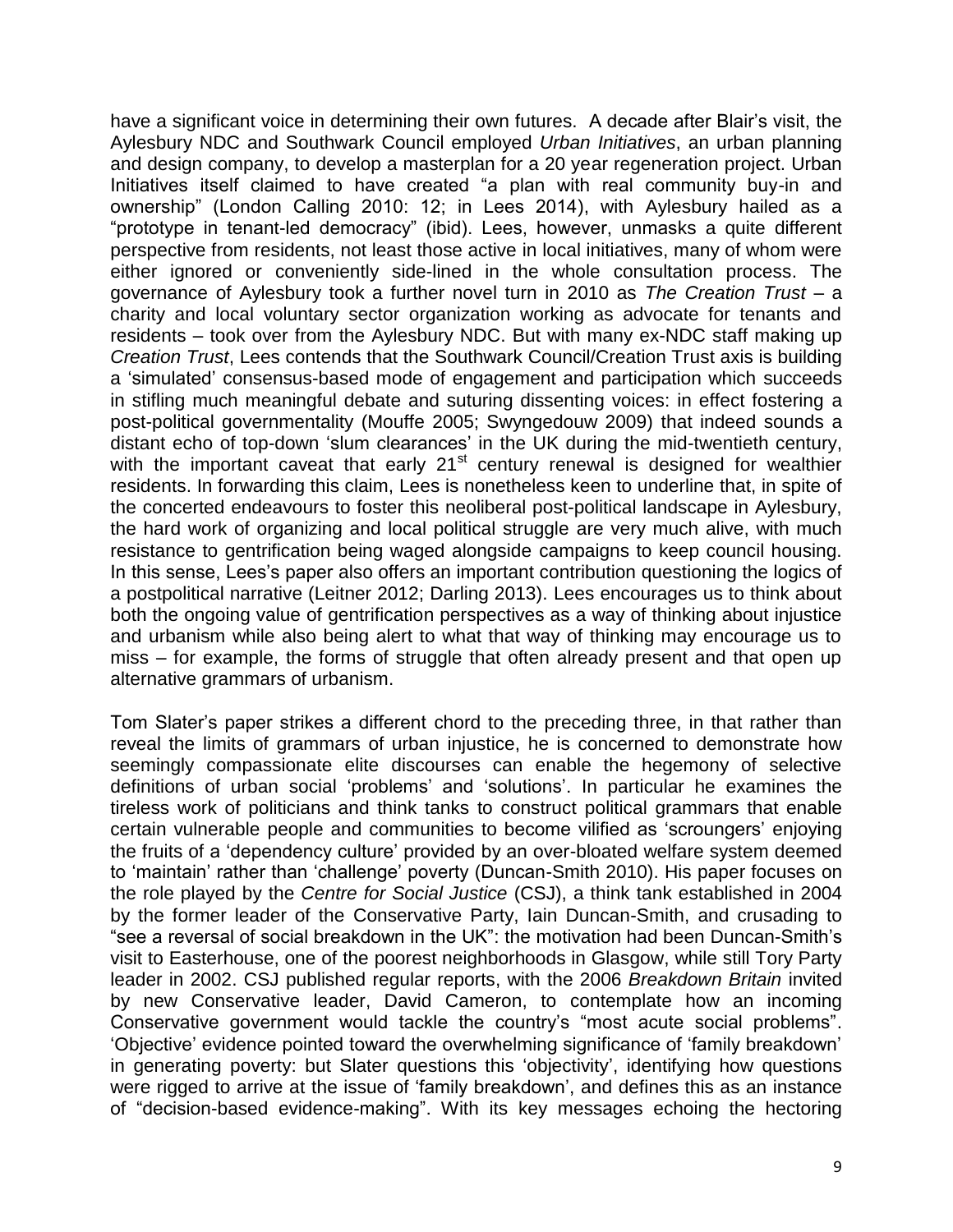tones of Charles Murray's 'underclass' thesis, not least via references to 'illegitimate' children and 'lack of sound male role models', Slater is unsurprised to learn that in 2007 Duncan-Smith and the CJS researchers traveled across to the United States to learn from Lawrence Mead and other architects of US welfare reform.

Following the election of the Conservative-Liberal Democrat Coalition in May 2010 and with Cameron now Prime Minister, Duncan Smith suddenly found himself with the Work and Pensions brief, and introducing a White Paper on welfare reform, *Universal Credit: Welfare that Works*. In the wake of an earlier reduction of £11 billion from the benefits budget, the level of conditionality and strict sanctions imposed on millions of vulnerable people prompts Slater to interpret Duncan-Smith's reforms as an "expansion of the punitive elements of the state in respect of those living at the bottom of the class structure": a process in effect *Punishing the Poor* (cf. Wacquant 2009). Slater draws on the concept of 'agnotology' – literally the production of ignorance and pioneered by Robert Proctor – as a way of critically dissecting the 'common sense' claims of the CSJ vis-à-vis welfare reform and also how the White Paper then telescopes upon 'broken families' as the demonic source of all society's ills. For Slater, when viewed through the lens of agnotology, the CSJ publications succeed in: 1) deflecting public consideration away from non-individualized 'structural' factors in the economy and society, such as the seriously low availability of jobs, not least in some inner urban spaces and particularly when allied to the major austerity-induced incisions being waged on local government and public sector jobs; 2) reducing and simplifying complex processes (such as lack of jobs) into 'easily digestible behavioural catchphrases'; and 3) ignoring or seeking to eradicate alternative approaches to poverty reduction. Slater further notes how the current UK government's approach to welfare reform also wilfully ignores how many not in formal employment actually work extraordinarily hard to care for family and friends: and approvingly quotes one such alternative source who claims that "building social policy on the basis of a tiny minority being 'scroungers' or 'lazy' is expensive illiberal folly" (Standing 2010). Slater's critique of the UK Government's virulent approach to ordinary people in distress prompts us to reflect on recapturing concerns about the *production of value in society* at the heart of David Harvey's early work.

# **The Grammar of Urban Solidarity**

The papers by Justus Uitermark and Walter Nicholls, and by Kurt Iveson, turn towards social movements to locate clues not just for understanding processes of urban injustice, but for generating discourses and processes of urban justice. Uitermark and Nicholls focus on histories of activist organization, specifically of immigrant workers in Paris and Amsterdam, and deploy a post-political perspective to describe the processes that have eroded activism and transformed it – generally making it less able to articulate a universalist language of justice – over time. It is interesting here that while DeVerteuil, May and Cloke, and Lees all worry over the reductive tendencies of dominant concepts for analyzing urban injustice such as revanchism, here we find that reductive slogans become important, perhaps vital, in articulating struggle and forming alliances. Alongside their description of the work of organizational processes of integration, reciprocity, adjustment, and institutionalization, Uitermark and Nicholls point to the importance of particular notions to connect different struggles, enabling "activists in different times and locations to identify and connect with one another". They mention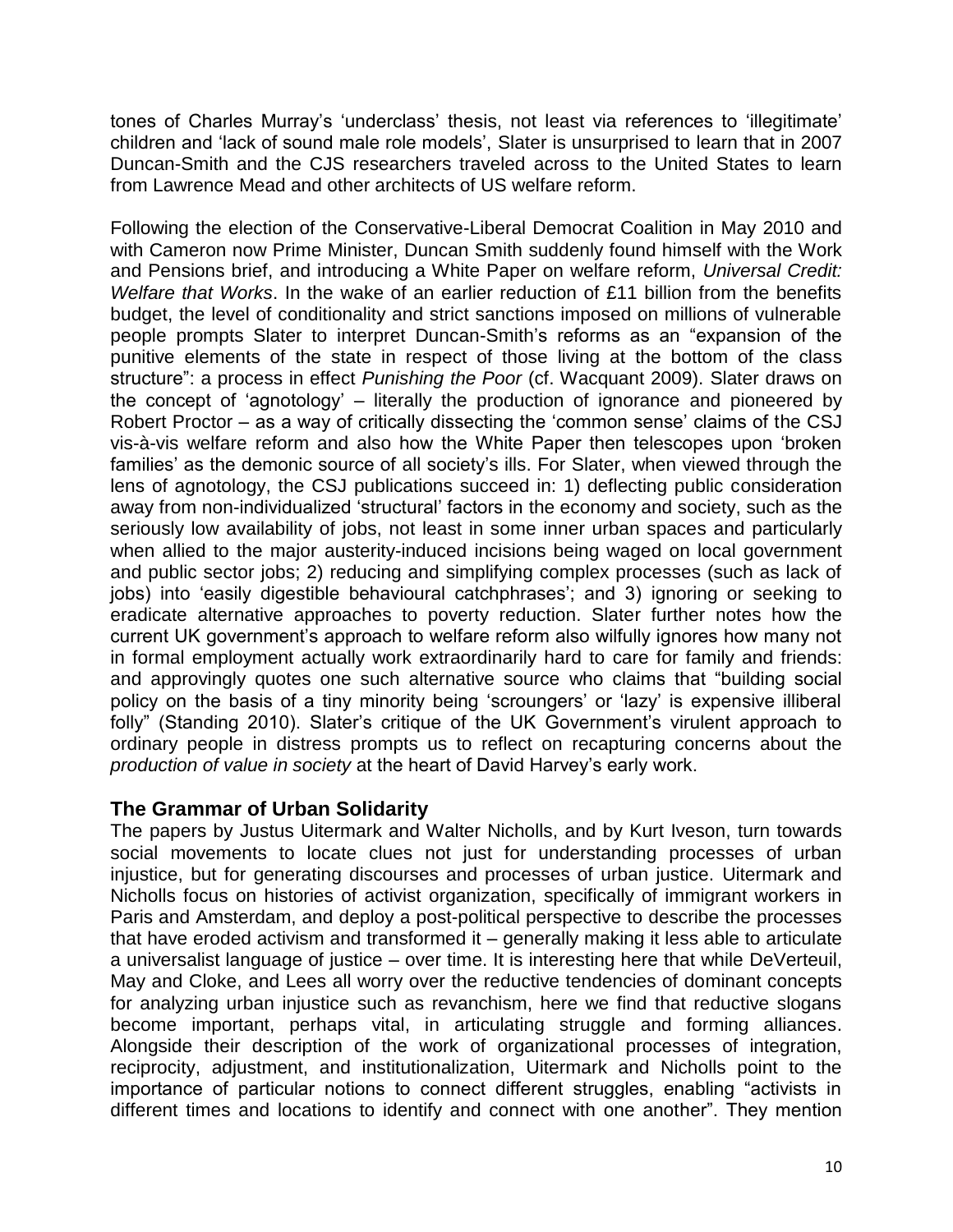notions like "international solidarity", "social justice", or "the right to the city" as providing some "overarching political imaginaries to weave disparate struggles together". For example, immigrant rights activists and squatters in Paris during the 1980s developed strong relations, drawing squatters directly into battles for immigrant rights and immigrant rights activists into battles for the de-commodification of housing (Péchu 2004). Similarly, in Amsterdam in the 1970s and 1980s, squats became hotbeds of radical anti-fascism, environmentalism, anti-imperialism and so on – while different clusters specialized in one issue or another, they were tied together in networks. Again in Paris slogans like "French and immigrant workers, same boss, same combat", became important in generating a shared set of connections across difference. These alliances and slogans are key parts of grammars of urban justice, particularly as they encounter different strands of critical theory and debate.

Iveson, too, discusses the work of particular notions also working alongside important and often intensive processes of organization, to help weave solidarity across difference and facilitate a universalist vision of urban justice. His paper focusses on the green ban movement that emerged in Sydney during the 1970s – an alliance of construction workers, resident activists, and progressive professionals – that enacted a radical right to the city, blocked a range of unjust and destructive 'developments' and proposed alternative development plans. He identifies how that the notion of 'the people' was crucial to their action. This notion emerged from, and facilitated, the hard work of making and holding alliances across particular struggles (e.g. in the workplace) to a range of other issues: and here this sometimes led to conflict in existing alliances, (e.g. the hostility of unions who felt the 'income' focus was being watered down). The construction of the idea of 'the people' was important in maintaining alliances, but the process of maintaining this was always a difficult one and there were always questions of legitimacy that would reappear over time. Iveson examines the rights and also the authority invested in 'the people' by green ban activists, and traces the work of political subjectification through which 'the people' was constructed.

'The people' was not invoked as a simple majority or as a universal subject whose unity glossed over differences. Rather, in acting as/for 'the people', green ban activists produced a political subject able to challenge the claims of elected politicians, bureaucrats and developers to represent the interests of the city. The movement put forward arguments for alternative urban plans, as well for workers' rights and the rights of other groups affected by related issues (e.g. around quality of life). Iveson concludes with reflections on the implications of this construction of 'the people' for urban politics today. We might see this notion as reductionist, Iveson states, but it was nonetheless able to achieve connection and progress. Again, here we have a line of defence of a certain kind of reductionism in the languages that emerge from grammars of organising and envisioning urban change. 'The people' was, for a while at least, a strategic essentialism that propelled a disparate movement for different sorts of urban justice. But Iveson's key point here is not to argue for 'the people' as a notion *per se*, which has its own troubling uses, but for the process through which the diversity of groups in the green bans developed alliances – solidarity across difference – through that category. In this sense, his paper draws attention to the importance of the grammars of urban justice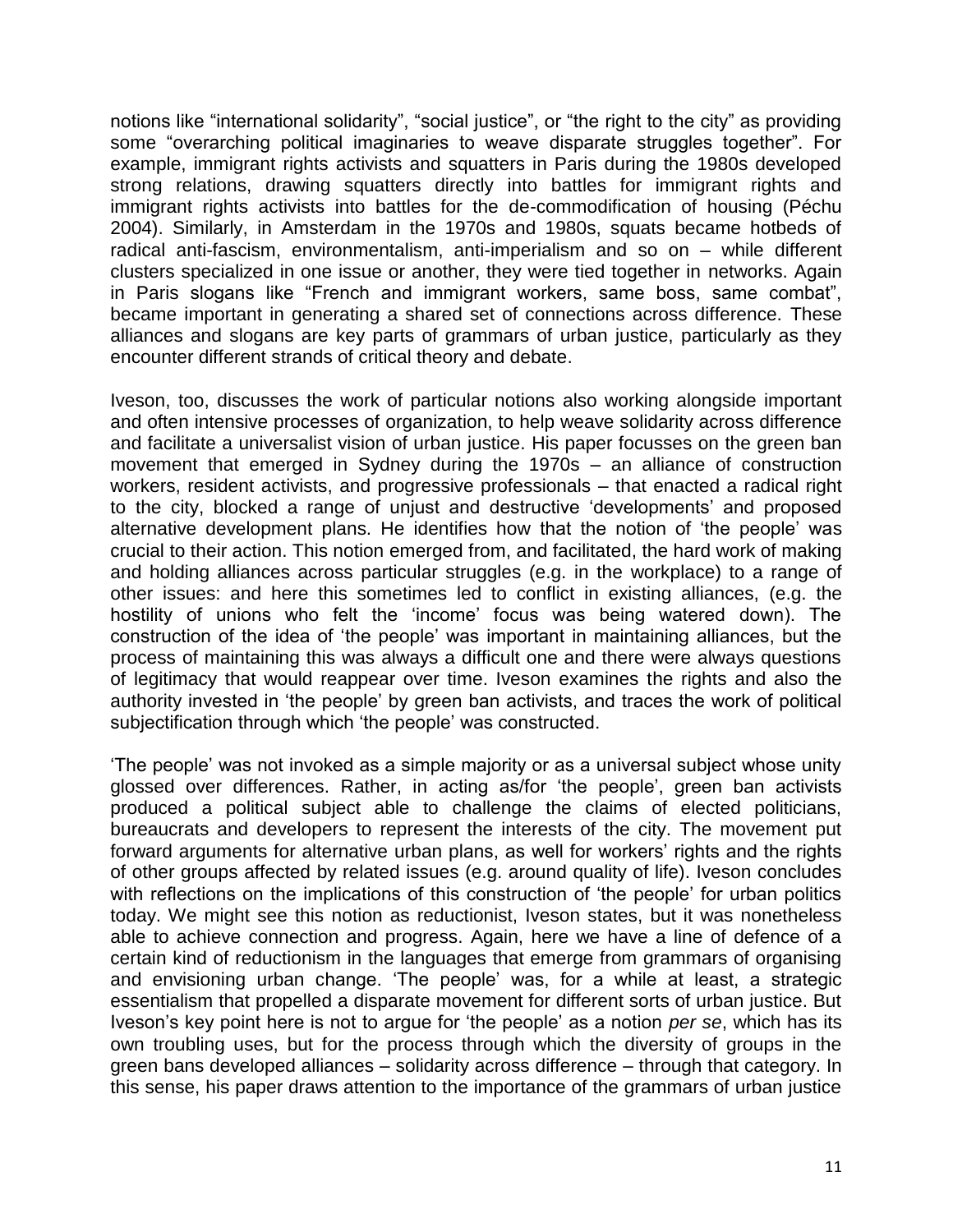– the long process of forging alliances across difference that can produce a language that helps bind those alliances – rather than the language per se.

The story of what happened to these alliances is quite different in the two papers, and both offer important lessons for those interested in how grammars of urban justice might be maintained and draw inspiration from the past. For Uitermark and Nicholls, the alliances of Paris and Amsterdam were eroded through what they call processes of 'spatio-temporal segmentation' of urban civil society, achieved through two principal mechanisms: *temporal delimitation* and *territorial encapsulation*. By temporal delimitation, they mean that activists, intellectuals and associations focus on problems that can be solved in the nearby future instead of self-consciously engaging in historical struggles for equality. For example, constant auditing and application procedures reinforce the caging of civil associations, with government officials extending their disciplinary reach into their daily activities and micropractices, and narrowing the scope of movements. By territorial encapsulation, they mean channeling of activists, intellectuals, and associations into delimited territories. Their attention turns towards specialized local administrative units rather than the central state, let alone the world system. For some movements in Amsterdam for instance, to survive at all meant having to re-brand as 'neighborhood organizations'. There are parallels here to the large literature on the co-option of civil society groups in the global South. For example, Joshi and Moore (2000: 26) have argued that the proliferation of NGOs since the 1980s has co-opted alternative voices through the funding of and the 'pulling-in' of radical groups to 'accommodative' discourses with conservative agendas. The challenge, as Uitermark and Nicholls usefully frame it, is to develop and maintain languages of urban justice – such as solidarity, justice, and rights to the city – through the work of grammars of urban justice, i.e. of forming alliances and visions that cut across differences in order to "articulate universal aspirations for equality and freedom".

The end of the green ban movement in Sydney was a rather different story. It ended in 1974 due to the successful attempt by the Master Builders Association to have the union involved in the movement – the New South Wales branch of the Builders Labourer's Federation – de-registered for militant industrial action. The consequences were that the union would no longer by recognised or regulated by the industrial courts, strikes were no longer possible, and green ban activists were expelled from the union. Without strikes and the support of a union, the green ban movement could not maintain. Iveson draws out an important lesson from this around the role of particular power bases to enable the maintenance of organisation and visions of urban justice: "This is a salutary lesson indeed for contemporary efforts to build urban alliances that can effectively tackle injustice – not that the withdrawal of labour as such is crucial for politics, but that sources of power must be identified and acted upon if collective identifications and alliances are to be sustained". And yet, as he shows, the legacies of the green ban movement live on: in the stories of battles on, in stimulating legislative reform, and through its example, which lives on in the city in different ways, of forging alliances across groups that sought to put 'the people' before profit. In this sense, the grammar of the movement – it's organisation across difference and vision for universal justice in an unequal capitalist city that gave rise to a language of the people – has maintained, even if its specific enactment has receded from view.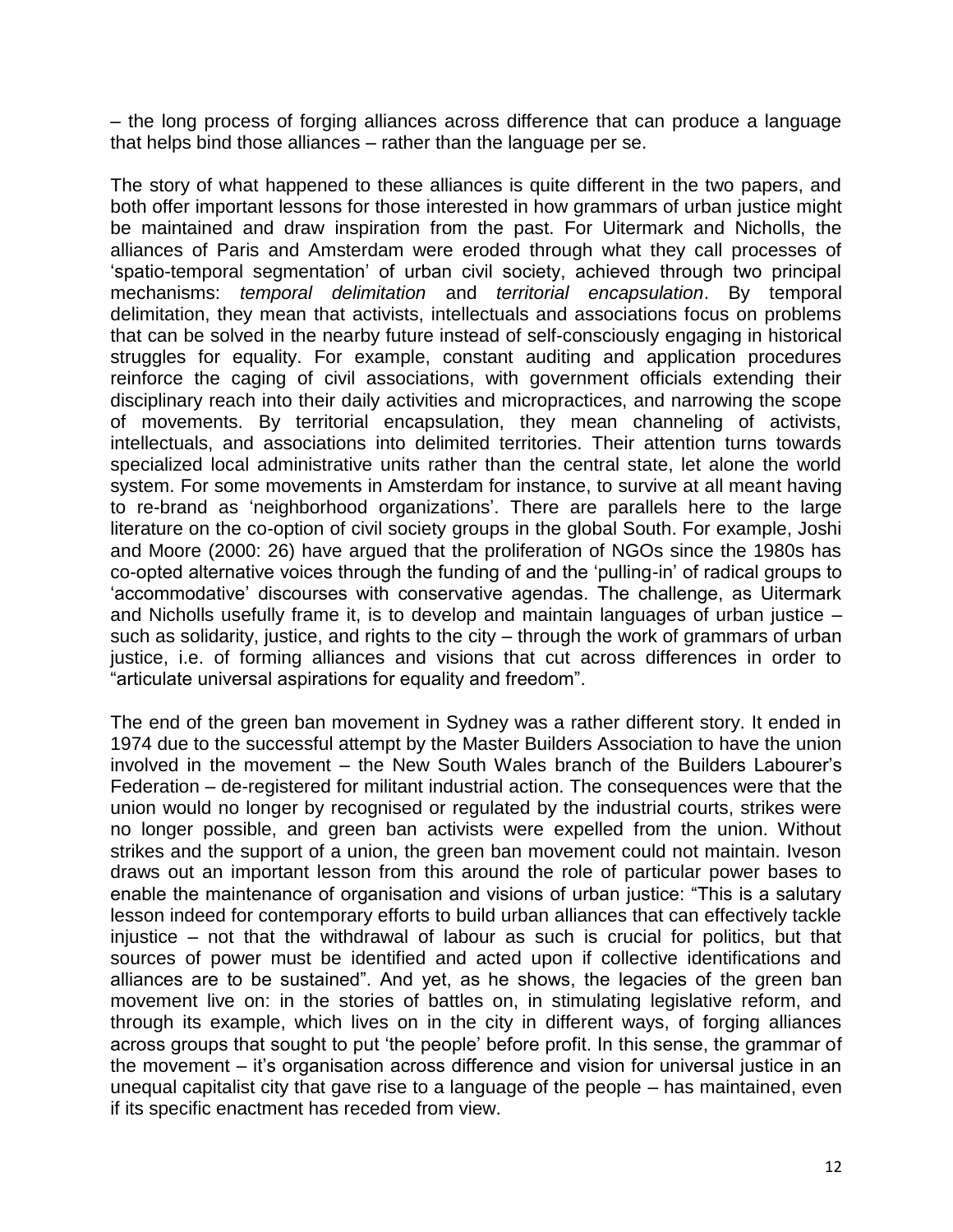The stories of urban solidarity in these two papers offer compelling connections to other research on urban solidarities. One contrast here is the focus of solidarity, specifically 'the city', and its relation to 'urbanism' more generally. For example, Andy Merrifield (2012: 279) argues that the stakes for social movements, such as *Occupy*, are not the city *per se*, but a "contemporary planetary urban society" that both enables these forms of protest through online and offline connections, and that orientates itself to the world by foregrounding "citizens in front of the whole wide world". Here, the grammar of urban justice is not just in the work of forging connections across issues and spaces in a city – although, to be sure, Occupy had its own territorial geographies that mattered a great deal to its existence – but in forging imaginary and practical connections across more distanciated spaces. This is a grammar of urban justice with a global sense of place (Massey 1991).

In contrast, and here we return once again to Harvey, it is interesting that in the closing discussions of *Rebel Cities* (Harvey 2012) Harvey turns to examples of revolutionary urbanism that are *city-based* in character (El Alto in Bolivia in the early 2000s, for instance). He shows how particular cities – in this case El Alto – can become key sites in protesting against the might of neoliberal states. What made El Alto important in the struggle was not just the alliances forged between well-organized neighborhood organizations, sector-based movements (e.g. informal street traders), and more conventional unions (of which the schoolteachers union was particularly significant), but also the city's popular culture articulated through a shared sense of identity, solidarity, and political radicalism (expressed not least in festivals). Here, popular culture too critically informs the emergence and maintenance of a grammar of urban justice. Harvey takes El Alto, amongst other examples, as sites that might inspire movements elsewhere, and that might also enter into global networks of revolutionary cities: "imagine", writes Harvey (2012: 153), "a league of socialist cities much as the Hanseatic League of old became the network that nourished the powers of merchant capitalism". It is in this context that Harvey sees the 'right to the city' as a "way-station" toward "a broader revolutionary movement" (2012: xviii). In this intriguing move, we shift from the grammar of organizing and envisioning within a city, or even in global networks like Occupy, to one in which *cities themselves* enter into the constitutive tissue of grammars of urban justice.

## **Acknowledgments**

We would like to acknowledge the support of the Geography Department at Durham University for the original workshop in May 2011, out of which this mini-special issue emerged, and to thank all the contributors and participants who helped to make that event so stimulating. We would also like to thank Andrew Kent and Wendy Larner at *Antipode* for their advice and encouragement throughout the process of getting the project completed, and the referees who kindly volunteered their labor, including the three referees who commented constructively on an earlier version of this Introduction.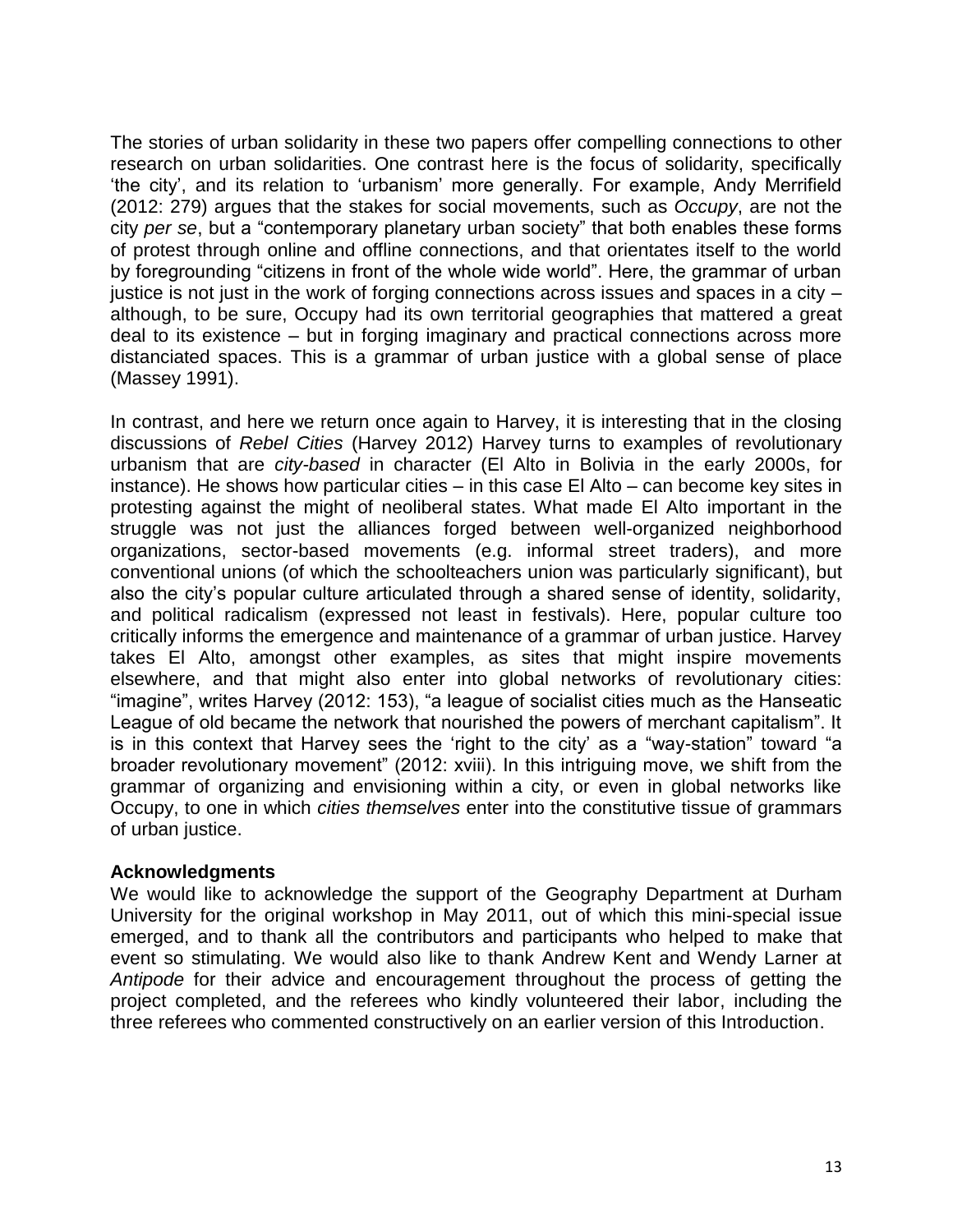## **References**

Atkinson, R. (2008) The great cut: the support for private modes of social evasion by public policy *Social Policy and Administration* 42 593-610

Barnett C (2011) Geography and ethics: Justice unbound *Progress in Human Geography* 35(2) 246–255

Baviskar, A. (2003) Between violence and desire: space, power, and identity in the making of metropolitan Delhi *International Social Science Journal* 55 89-98

Beckett K and Herbert S (2009) *Banished: The New Social Control In Urban America* Oxford: Oxford University Press.

Blomley N (2004) *Unsettling the City: Urban Land and the Politics of Property* (Routledge, New York)

Blomley N, Delaney D and Ford R (editors) (2000) *Legal Geographies Reader: Law, Power and Space* (Oxford, Blackwell)

Brenner N, Marcuse P and Mayer M (2009) Cities for people, not for profit *City* 13 176- 184

Caldeira T (2000) *City of Walls: Crime, Segregation, and Citizenship in Sao Paulo* (University of California Press)

Cloke P (2011) "Emerging postsecular rapprochement in the contemporary city", in Beaumont J and Baker C (eds) *Postsecular Cities: Religious Space, Theory and Practice* London: Continuum, 237-254

Cloke P and Beaumont J (2013) Geographies of postsecular rapprochement in the city *Progress in Human Geography* 37: 27-51

Cloke P, May J and Johnsen S (2010) *Swept Up Lives: Re-Envisioning the Homeless City* (Wiley-Blackwell, Oxford)

Cochrane A (2007) *Understanding Urban Policy: a Critical Introduction* (London, Sage)

Darling J (2013) Asylum and the post-political: domopolitics, depoliticisation and acts of citizenship *Antipode* doi: 10.1111/anti.12026

Davis M (1990) *City of Quartz: Excavating the Future in Los Angeles* (Vintage)

DeVerteuil G (2006) The local state and homeless shelters: Beyond revanchism? *Cities* 23 109–120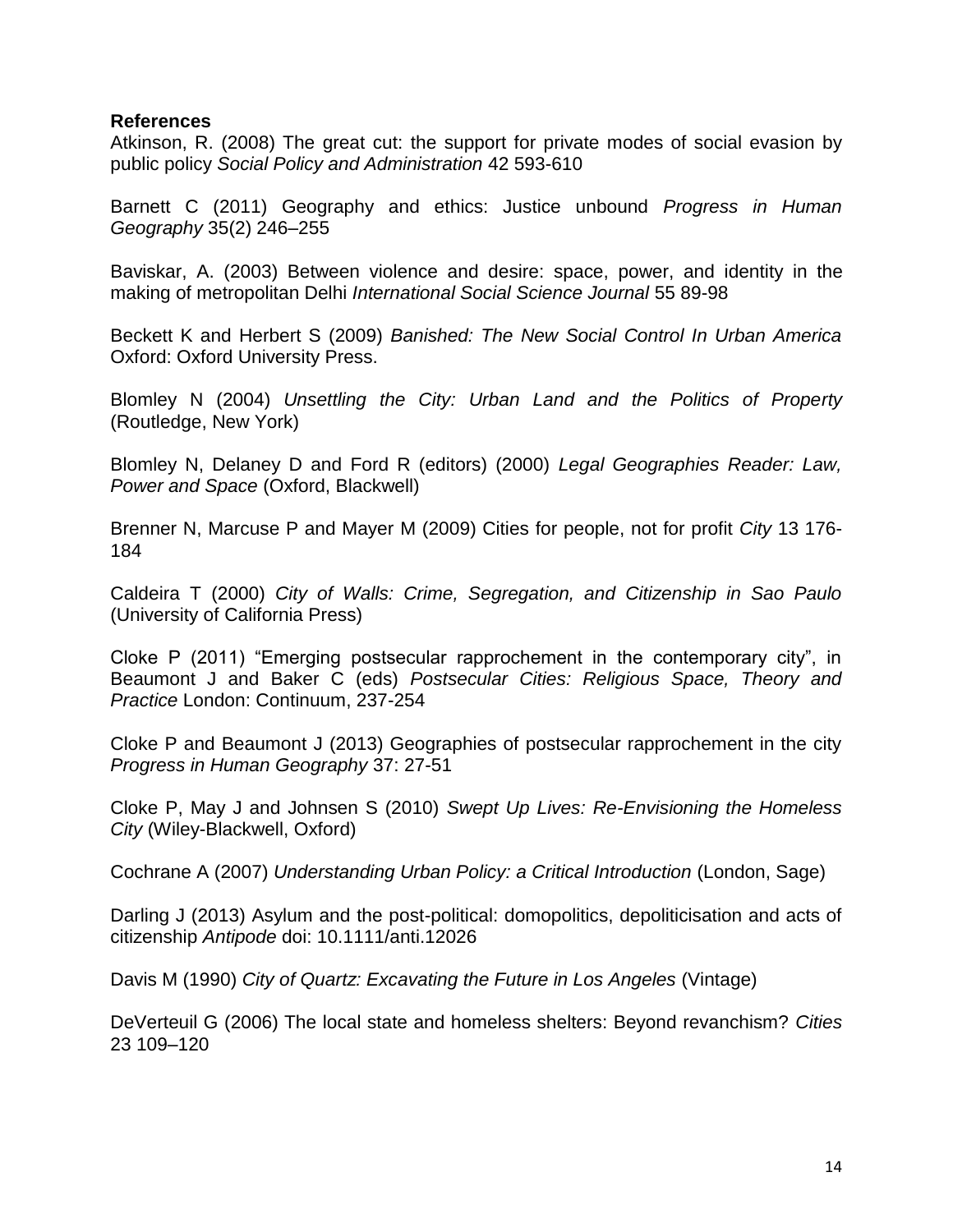DeVerteuil G, May J and von Mahs J (2009) Complexity not collapse: recasting the geographies of homelessness in a 'punitive' age *Progress in Human Geography* 33:5 646-66

Dikeç M (2006) Two decades of French Urban Policy: from the social development of neighbourhoods to the Republican Penal State *Antipode* 36 59-81

Dorling D (2010) *Injustice* (Cambridge, Polity)

Duncan-Smith I (2010) *Universal Credit: Welfare That Works*. London: Department for Work and Pensions

Fainstein S (2010) *The Just City* (Ithaca, NY, Cornell University Press)

Fincher R and Iveson K (2011) Justice and Injustice in the City *Geographical Research* 50:3 231-41

Flusty S (2001) The banality of interdiction: Surveillance, control and the displacement of diversity *International Journal of Urban and Regional Research* 25: 658-664.

Ghertner D A (2012) Nuisance talk and the propriety of property: Middle class discourses of a slum-free Delhi *Antipode* 44:4 1161-1187

Gibson-Graham JK (2006) *A Postcapitalist Politics,* University of Minnesota Press, Minneapolis, MS

Graham S (2010) *Cities Under Siege* (Verso, London)

Graham S and Marvin S (2001) *Splintering Urbanism: Networked Infrastructures, Technological Mobilities and the Urban Condition* (Blackwell, Oxford)

Habermas J (2008) Notes on a postsecular society *Sign and sight.com, 18 June,* 1-23

Harvey D (1969) *Explanation in Geography* (London, Edward Arnold)

Harvey D (1973) *Social Justice and the City* (Oxford, Blackwell)

Harvey D (1982) *Limits to Capital* (Oxford, Blackwell)

Harvey D (1992) Social justice, postmodernism and the city *International Journal of Urban and Regional Research* 16 588–601

Harvey D (2000) Reinventing Geography: An interview with David Harvey *New Left Review* 4

Harvey D (2008) The right to the city *New Left Review* 53 23-40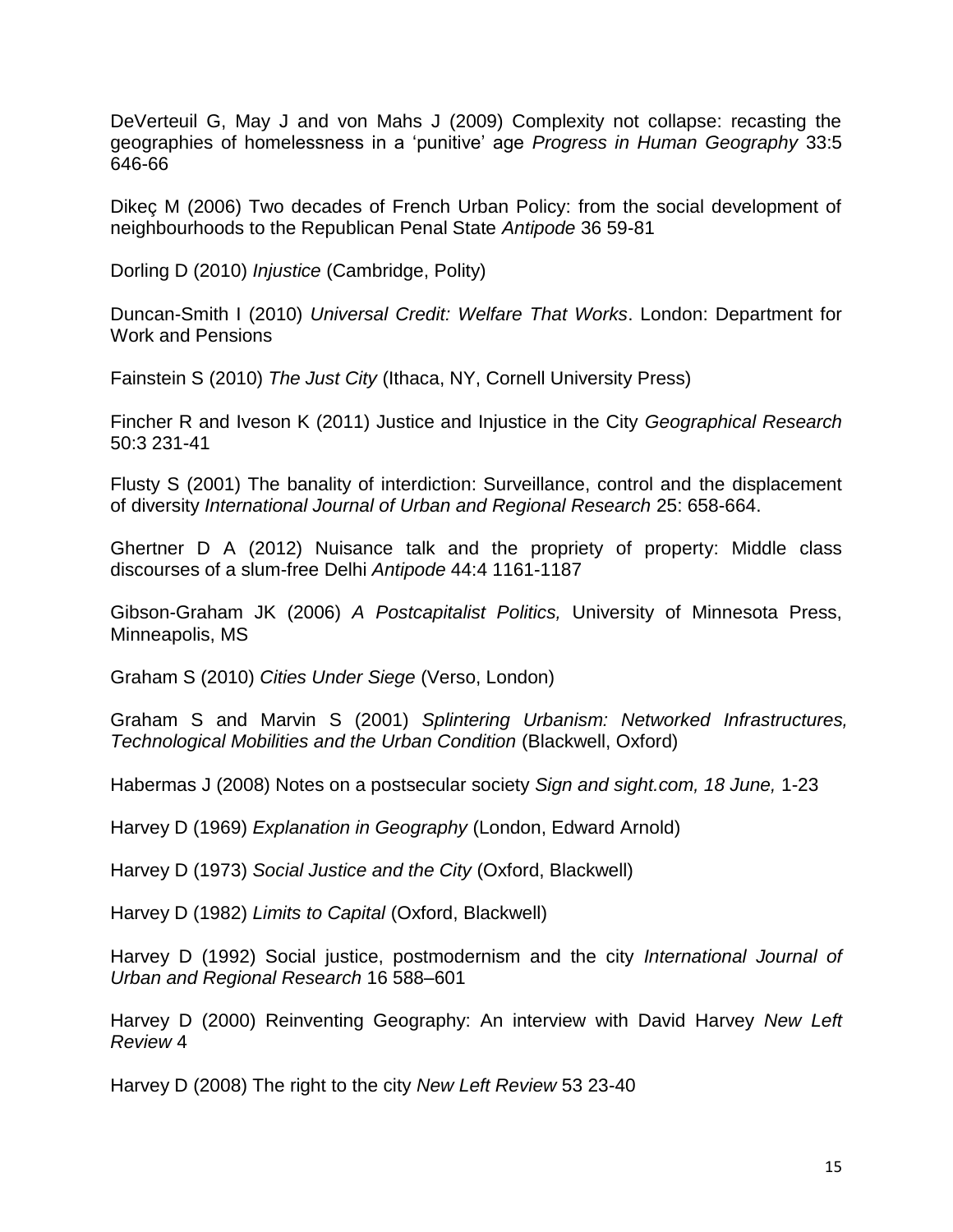Harvey D (2012) *Rebel Cities: From the Right to the City to the Urban Revolution*  London: Verso.

Herbert S and Brown E (2006) Conceptions of space and crime in the punitive neoliberal city *Antipode* 38 755-77

Iveson K (2007) *Publics and the City* (Oxford: Blackwell)

Iveson K (2011) Social or spatial justice? Marcuse and Soja on the right to the city *City*  15:2 250-259

Jessop B (2010) "From hegemony to crisis? The continuing ecological dominance of neoliberalism", in K Birch and V Mykhnenko (editors) *The Rise and Fall of Neo-Liberalism: The Collapse of an Economic Order?* (Zed Books, London)

Joshi A and Moore M (2000) Enabling Environments: Do Anti-Poverty Programmes Mobilise the Poor? *The Journal of Development Studies* 37, 1 25-56

Keil R (2002) 'Common sense' neoliberalism: progressive conservative urbanism in Toronto, Canada *Antipode* 34 578–601

Keil R (2009) The urban politics of roll-with-it neoliberalization *City* 13 230-45

Kohn M (2004) *Brave New Neighborhoods: The Privatization of Public Space* (Routledge, New York)

Lees L (2004) (editor) *The Emancipatory City: Paradoxes and Possibilities* (Sage)

Leitner H (2012) Immigration and Spaces of Insurgent Citizenship, paper presented at the *Conference of Irish Geographers*, Trinity College, Dublin, 25-27th May

MacLeod G (2002) From urban entrepreneurialism to a revanchist city? On the spatial injustices of Glasgow's renaissance, *Antipode* 34 602-24

MacLeod G and Johnstone C (2012) Stretching urban renaissance: Privatizing space, civilizing place, summoning "community" *International Journal of Urban and Regional Research* 36:1–28

Marcuse P (2009) From critical urban theory to the right to the city *City* 13 185–197

Marcuse P, Connolly J, Novy J, et al. (eds) (2009) *Searching for the Just City: Debates in Urban Theory and Practice* (Abingdon: Routledge)

Mayer, M. (2010) *Social Movements in the (Post-) Neoliberal City* (Bedford Press/AA Publications)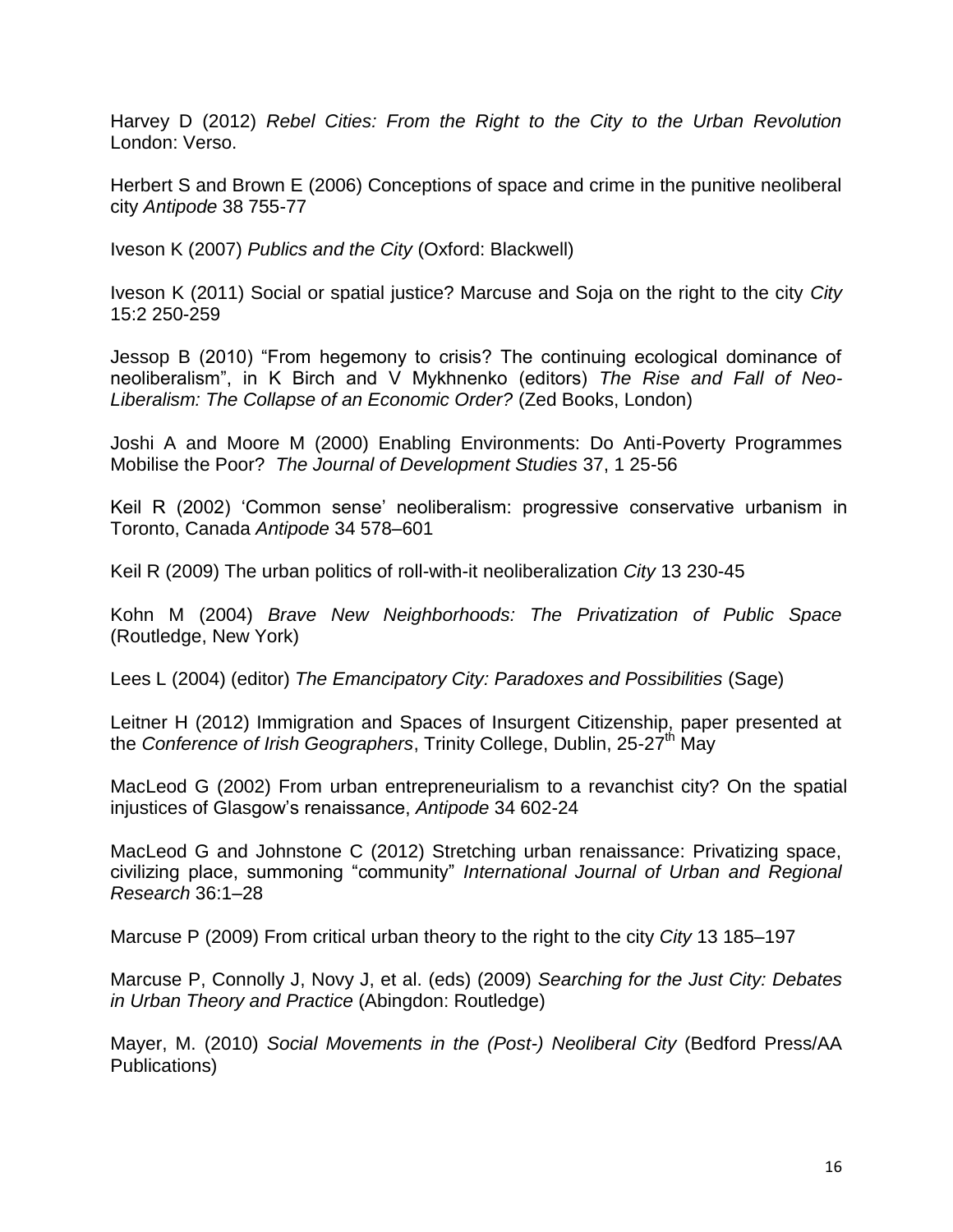McFarlane, C. (2008) Governing the Contaminated City: Infrastructure and Sanitation in Colonial and Post-Colonial Bombay *International Journal of Urban and Regional Research* 32 415–35

Massey D (1991) 'A global sense of place' *Marxism Today*, June 24-29

Merrifield A (2000) The dialectics of dystopia: Disorder and zero tolerance in the city *International Journal of Urban and Regional Research* 24(2):473–489

Merrifield A (2012) The politics of the encounter and the urbanization of the world *City*, 16:3, 269-283

Merrifield A and Swyngedouw E (1996) "Social Justice and the Urban Experience", in A Merrifield and E Swyngedouw (editors) *The Urbanization of Injustice* (London, Lawrence and Wishart)

Minton A (2009) *Ground Control: Fear and Happiness in the Twenty-First-Century City* (Penguin, London)

Mitchell D (2001) Postmodern geographical praxis? The postmodern impulse and the war against homeless people in the "post-justice" city. In C Minca (ed) *Postmodern Geography: Theory and Praxis* (pp 57–92). Oxford: Blackwell

Mitchell D (2003) *The Right to the City: Social Justice and the Fight for Public Space* (New York: Guilford)

Mouffe C (2005) *On the Political* (London, Routledge)

Murphy S (2009) "Compassionate" Strategies of Managing Homelessness: Post-Revanchist Geographies in San Francisco *Antipode* 41:2 305-25

Murray M (2013) The quandary of post-public space: New Urbanism, Melrose Arch and the rebuilding of Johannesburg after Apartheid *Journal of Urban Design* 11:1 119-144

Peck J (2010) *Constructions of Neoliberal Reason* (Oxford, Oxford University Press)

Peck J (2012) Austerity urbanism: American cities under extreme economy *City* 16:6 626-55

Peck J, Theodore N and Brenner N (2010) Postneoliberalism and its malcontents *Antipode* 41 94-116

Purcell, M. (2008) *Recapturing Democracy: Neoliberalization and the Struggle for Alternative Urban Futures* (Routledge, New York)

Rawls J (1971) A Theory of Justice 1<sup>st</sup> Edition (Cambridge, Harvard University Press)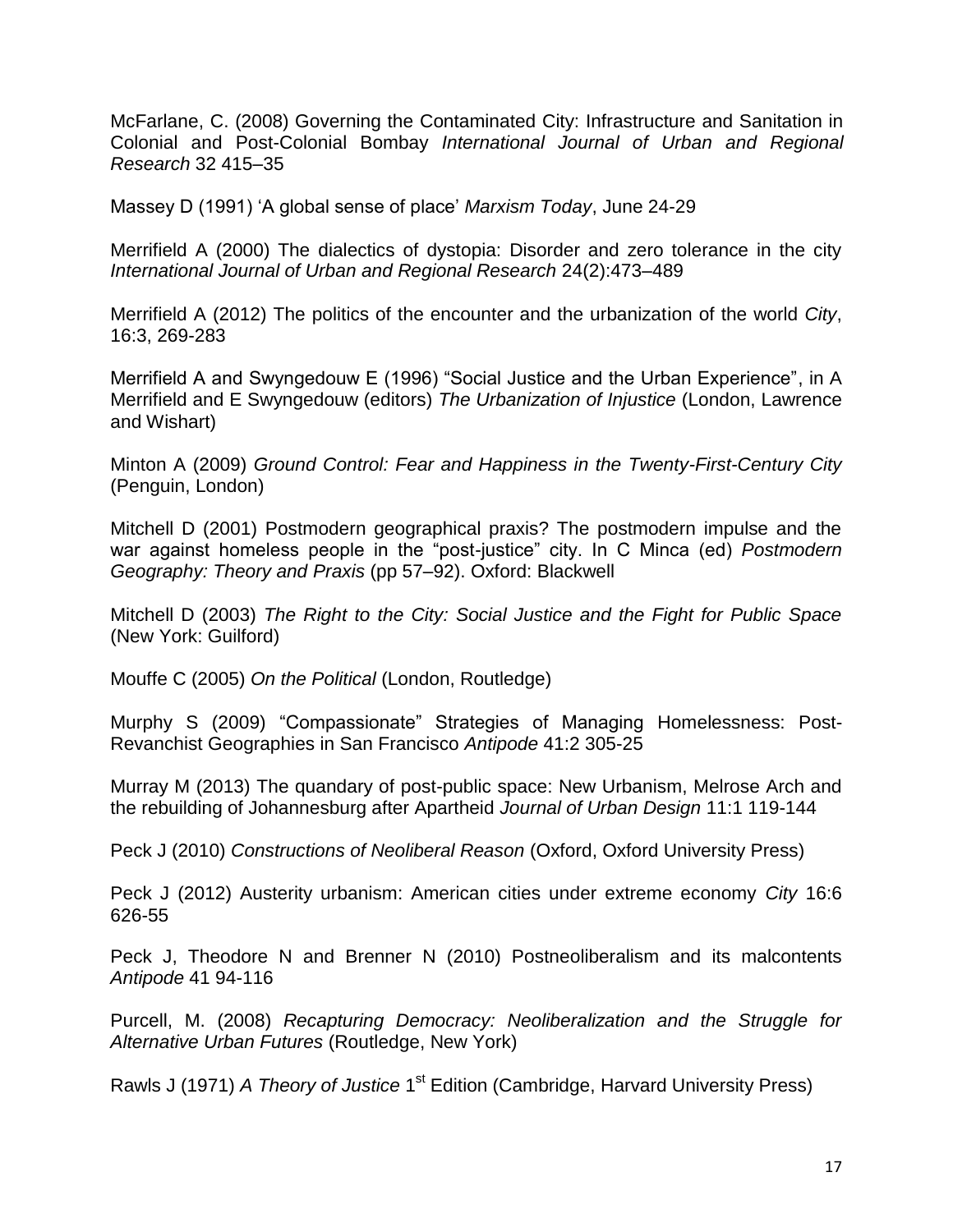Sandercock L (1977) *Cities for Sale* (Melbourne University Press, Carlton)

Sandercock L (1998) *Towards Cosmopolis: Planning for Multicultural Cities* (Wiley, Chichester)

Slater T (2006) The Eviction of Critical Perspectives from Gentrification Research *International Journal of Urban and Regional Research*, 30: 737–57

Slater T (2013) Expulsions from public housing: The hidden context of concentrated affluence *Cities* 35 in press

Smith N (1996) *The New Urban Frontier: Gentrification and the Revanchist City* (London: Routledge)

Smith N (1998) Giuliani time: The revanchist 1990s. *Social Text* 57:1–20

Soja E (2010) *Seeking Spatial Justice* (Minneapolis, University of Minnesota)

Staeheli L and Mitchell D (2008) *The People's Property: Power, Politics and the Public* (New York, Routledge)

Standing G (2010) Letter to the editor *The Guardian* 12 November

Swanson K (2007) Revanchist urbanism heads south: The regulation of indigenous beggars and street vendors in Ecuador *Antipode* 39 708-728

Swyngedouw E (2009) The antinomies of the postpolitical city: in search of a democratic politics of environmental production *International Journal of Urban and Regional Studies*  33 601-20

Swyngedouw E (2011) Interrogating post-democratization: Reclaiming egalitarian political spaces *Political Geography* 30 370-80

Uitermark J (2009) An in memoriam for the just city of Amsterdam *City* 13:2 347-361

Uitermark J and Duyvendak JW (2008) Civilising the city: populism and revanchist urbanism in Rotterdam *Urban Studies* 45 1485

Wacquant L (2007) Territorial stigmatization in the age of advanced marginality *Thesis Eleven* 91, 66–77

Wacquant L (2009) *Punishing the Poor: The New Government of Social Insecurity*  (Durham, Duke University Press)

Watson V (2009) 'The planned city sweeps the poor away...' Urban planning and  $21^{st}$ century urbanization *Progress in Planning* 72 151-193